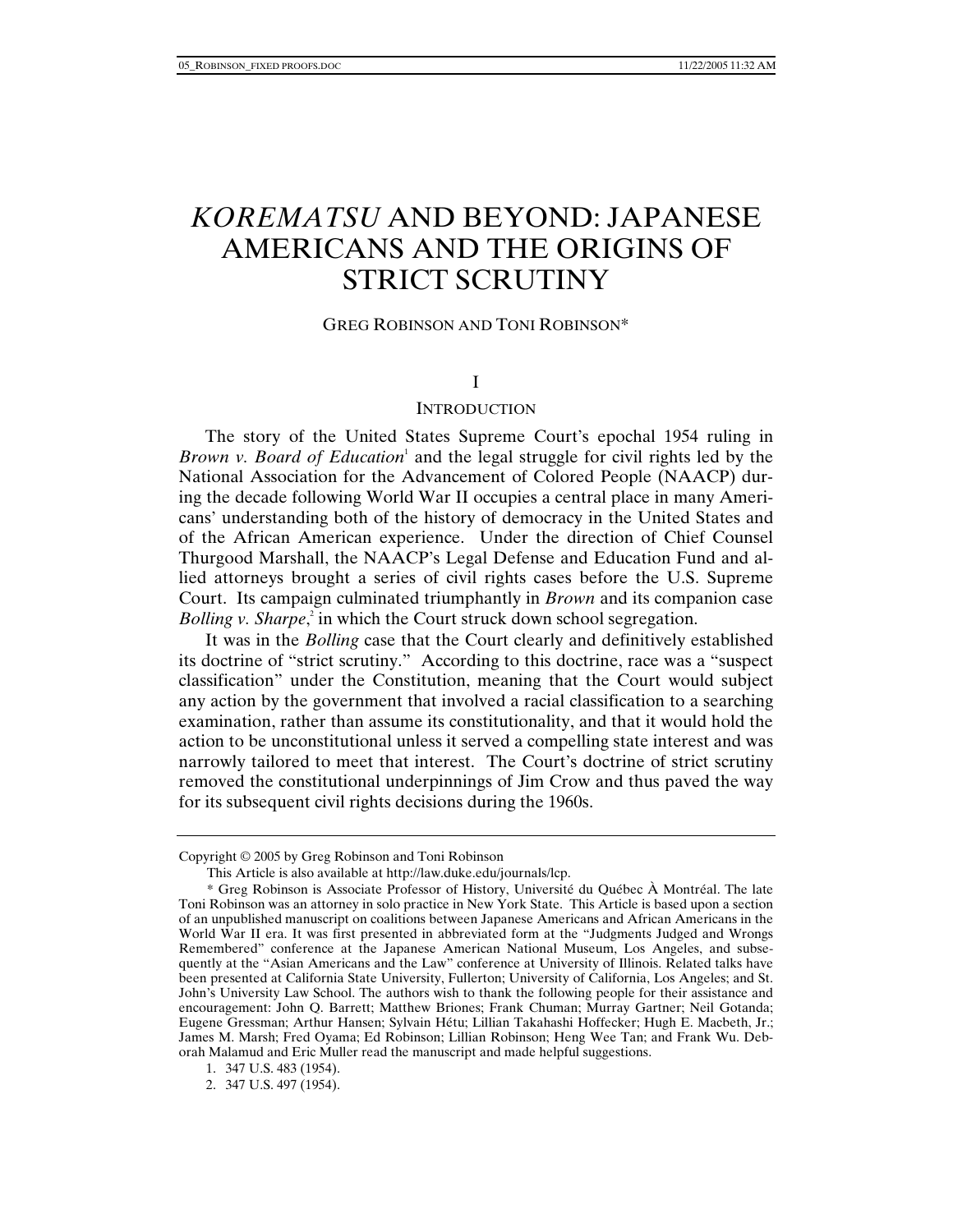One crucial element of the story of *Brown v. Board of Education* and the battle for black equality has been obscured in the popular narrative: the role of the Nisei, U.S. citizens of Japanese ancestry, in the legal struggle leading up to *Brown*. The Nisei contribution took different forms: For example, lawyers for the Japanese American Citizens League (JACL) consulted on different occasions with NAACP counsel on the preparation of civil rights cases before the Supreme Court and lower courts, and the JACL participated in these cases as amicus curiae. Beyond the force of their arguments, the presence of the Nisei alongside African Americans served a powerful symbolic function, particularly in the decade following their mass wartime removal and incarceration (commonly called the Japanese American internment). It operated to remind both judges and the nation that racial prejudice was not simply a "black problem," but a complex phenomenon of global dimensions, and of the dangerous consequences of race-based legislation.

However, the most decisive contribution of the Japanese Americans to the legal struggle for civil rights was in laying the foundation for the doctrine of strict scrutiny on which *Brown* and the other cases were based. The doctrine was developed in significant part from principles first enunciated in the cases involving Japanese American challenges to their wartime incarceration. These principles were then elaborated and reinforced immediately after World War II in a set of cases brought by the JACL concerning the rights of Japanese Americans to live and work free of discriminatory restrictions. In the years that followed, the NAACP built upon these cases in its fight against segregation, and the Court finally absorbed and explicitly enshrined the principles first enunciated in those cases.

## II

# THE WARTIME JAPANESE AMERICAN CASES

## A. *Hirabayashi v. United States*

The story of Japanese Americans and strict scrutiny begins with *Hirabayashi v. United States*<sup>3</sup> and *Korematsu v. United States*.<sup>4</sup> In these cases, the Court justified its upholding of race-based restrictions on American citizens of Japanese ancestry on the grounds of the exceptional demands of wartime military necessity. In the case of *Hirabayashi* and its companion case *Yasui v. United States*, 5

 <sup>3. 320</sup> U.S. 81 (1943).

 <sup>4. 323</sup> U.S. 214 (1944). *See* Daniel Sabbagh, *"Généologie du principe de color-blindness" in* L'EGALITE PAR LE DROIT: LES PARADOXES DE LA DISCRIMINATION POSITIVE AUX ÉTATS-UNIS, 165 (2003). For a discussion of *Korematsu* and the origins of strict scrutiny, see Michael Klarman, *"An Interpretive History of Modern Equal Protection*," 90 MICH. L. REV. 213, 213-62 (1991); Reggie Oh and Frank Wu, *"The Evolution of Race in the Law: The Supreme Court Moves From Approving Internment of Japanese Americans to Disapproving Affirmative Action for African Americans*," 1 MICH. J. RACE & L. 165, 165-93 (1996); Neil Gotanda, *"The Story of* Korematsu*: The Japanese-American Cases*," *in* CONSTITUTIONAL LAW STORIES, 270-72 (Michael C. Dorf, ed., 2004).

 <sup>5. 320</sup> U.S. 115 (1943).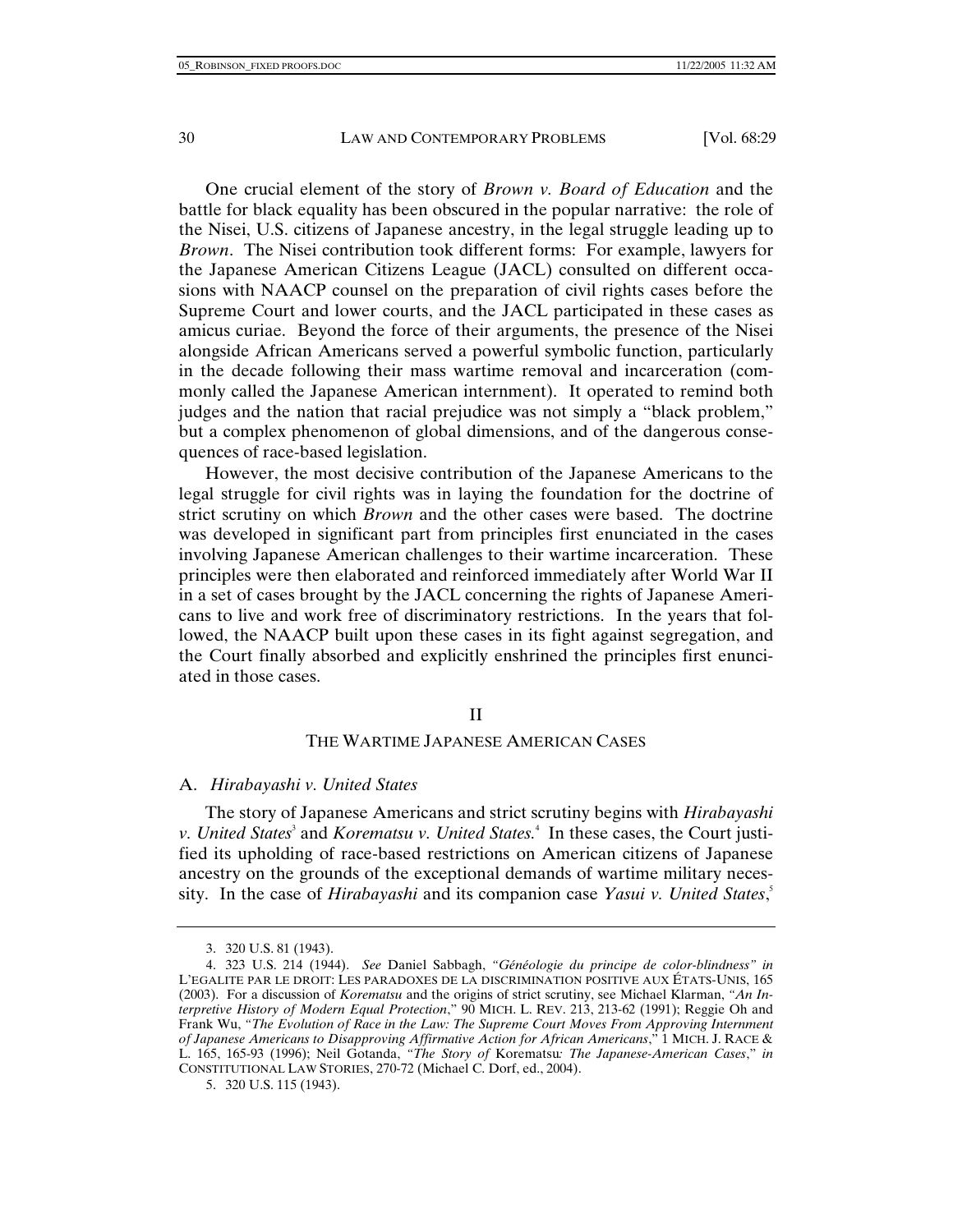the Court sanctioned a special curfew for Japanese Americans. Engaging in some judicial hairsplitting, the Court considered this question separately from the mass removal and confinement that followed, which it refused to address. Chief Justice Harlan Stone, in order to underline the exceptional nature of the action, wrote that as a general rule, "Distinctions between citizens solely because of their ancestry are by their very nature odious to a free people whose institutions are founded upon the doctrine of equality. For that reason, legislative classification or discrimination based on race alone has often been held to be a denial of equal protection."6 The urgency of the war emergency made race-based classification imperative. However, Stone was writing for a unanimous court and kept his discussion of the issues involved in the case to a minimum to avoid dissents. As it was, Justice Frank Murphy strongly objected to the race-based curfew and circulated a dissent, which he was persuaded only under great pressure to transform into a concurrence in order to preserve unanimity. $7$ 

# B. *Korematsu v. United States*

The *Korematsu* case involved the right of the Army to undertake the mass removal of American citizens of Japanese ancestry from the West Coast. Once again, the majority of the Court chose to frame the issue simply as evacuation, isolated from the consequent confinement of Japanese Americans. Nevertheless, the Court split on the decision. In a ringing dissent, Justice Murphy charged that the Court's action amounted to "a legalization of racism."8 This clearly stung the author of the majority opinion, Justice Hugo Black, a Southerner sensitive to the question of racial discrimination.<sup>9</sup> Black vigorously rejected any suggestion that racism had guided either the Court or the officials responsible for evacuation: "To cast this case," he insisted, "into outlines of racial prejudice, without reference to the real military dangers which were presented, merely confuses the issue."<sup>10</sup> Still, to buttress his conclusion, Black felt compelled to add to his original draft opinion some preliminary language distinguishing the case and justifying the extraordinary military urgency that led the Court to its ruling:

It should be noted, to begin with, that all legal restrictions which curtail the civil rights of a single racial group are immediately suspect. That is not to say that all such restric-

 <sup>6.</sup> Hirabayashi v. United States, 320 U.S. 81, 100 (1943). Stone himself seems to have been unhappy about the government's treatment of Japanese Americans and even wrote privately that it was difficult to reconcile with any concept of civil liberties. GREG ROBINSON, BY ORDER OF THE PRESIDENT: FDR AND THE INTERNMENT OF JAPANESE AMERICANS 190 (2001).

 <sup>7.</sup> PETER IRONS, JUSTICE AT WAR: THE STORY OF THE JAPANESE-AMERICAN INTERNMENT CASES 242-50 (1993).

<sup>8</sup>*. Korematsu*, 323 U.S. at 242. For Murphy's impact on shaping Fifth Amendment protections, see Matthew J. Perry, *"Justice Murphy and The Fifth Amendment Equal Protection Doctrine: A Contribution Unrecognized*," 27 HASTINGS CONST. L.Q. 243, 266-79 (2000).

 <sup>9.</sup> For Black's opinion in *Korematsu* and his views on racial matters see ROGER K. NEWMAN, HUGO BLACK 313-17 (1994).

<sup>10</sup>*. Korematsu*, 323 U.S. at 223.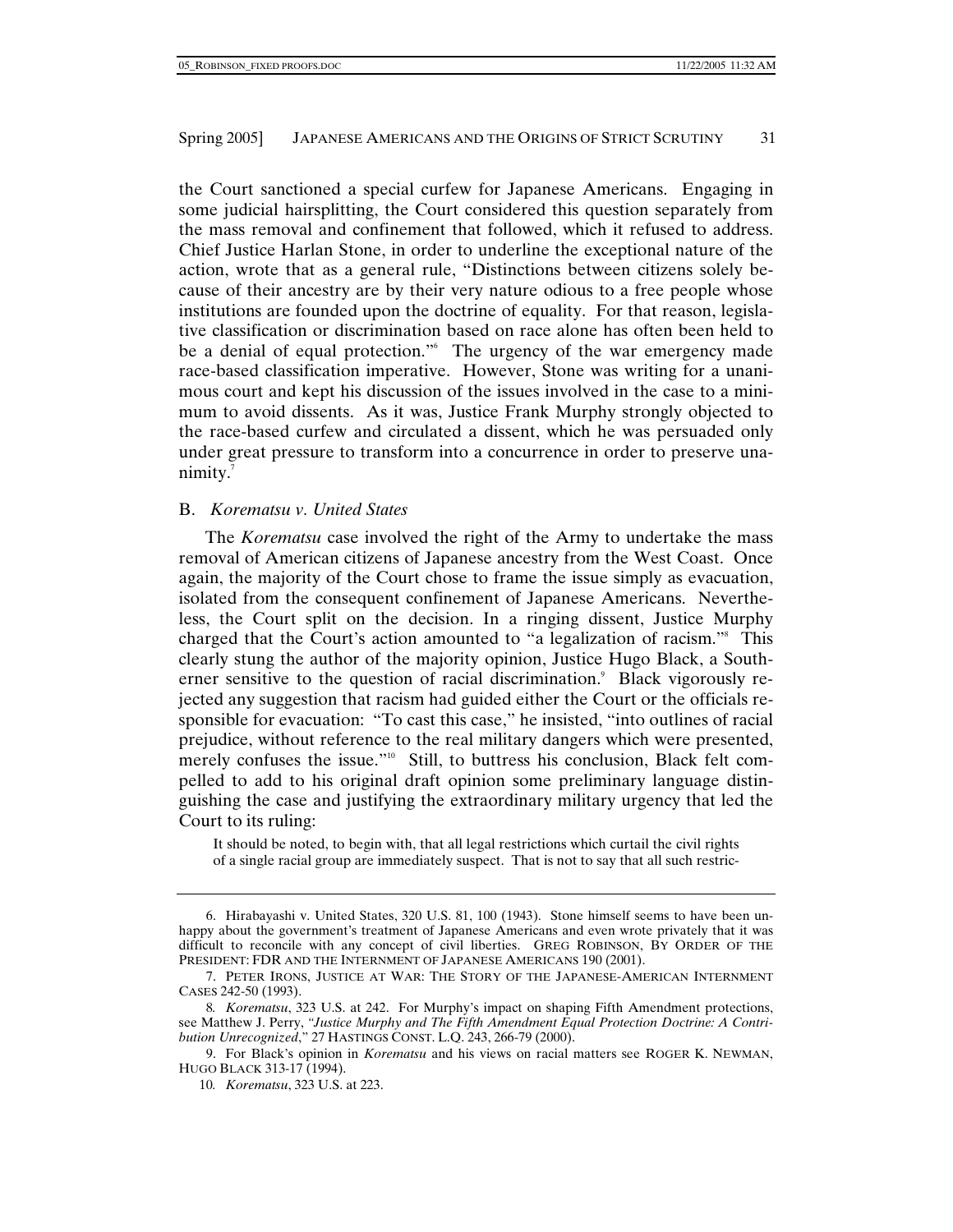tions are unconstitutional. It is to say that courts must subject them to the most rigid scrutiny. Pressing public necessity may sometimes justify the existence of such restrictions; racial antagonism never can.<sup>1</sup>

This belatedly inserted and somewhat defensive passage may well have been considered dicta by the justices.<sup>12</sup> In that sense it resembled the first mention in the opinions of the Court of the idea of a privileged level of scrutiny for legislation in the area of minority rights. In footnote four of his opinion in the 1938 case *United States v. Carolene Products Co,* Justice Stone had noted that legislation involving racial minority groups or other "discrete and insular minorities" might well be subjected to "more exacting judicial scrutiny."13 Later, in the 1942 case *Skinner v. State of Oklahoma Ex. Rel. Willimson*, the Court had stated that "strict scrutiny" of legislative classifications was necessary in the case of basic civil rights, although this did not involve a racial classification but one of different classes of felons.<sup>14</sup> Nevertheless, the Court did not further mention such a doctrine or cite these passages in civil rights cases such as *Morgan v. Virginia*<sup>15</sup> during the immediate postwar years.<sup>16</sup> This would change as Japanese Americans became engaged in the issue of equal rights to residence, both through their efforts to fight the California Alien Land Act and through their participation in the larger multigroup struggle against restrictive covenants.

#### III

# THE OYAMA CASE

## A. The Alien Land Act

California's Alien Land Act, originally enacted in 1913, barred all "aliens ineligible to citizenship" from owning, acquiring, leasing, occupying, or transferring agricultural land. The law, which soon inspired similar statutes in other West Coast states, was designed to preserve white farmers from competition by Issei (Japanese immigrant) farmers—who as Asians were barred from naturalization by federal law—and to stigmatize the Issei as undesirables.<sup>17</sup> Challenges to the constitutionality of the Alien Land Acts by Japanese Americans were defeated in the United States Supreme Court during the 1920s. In *Ozawa v. United States*,<sup>18</sup> *Terrace v. Thompson*,<sup>19</sup> and *Porterfield v. Webb*,<sup>20</sup> the Court ruled

15. 328 U.S. 373 (1946).

<sup>11</sup>*. Id*. at 216.

 <sup>12.</sup> Michael Jones-Correa has argued cogently that the rule expounded in *Korematsu* came about in a sense by accident, in that the majority wished to "attenuate the shocking nature" of its holding in the case by marking off its decision in that particular case as exceptional, and that otherwise the justices would never have agreed to such an explicit formulation. Michael Jones-Correa, *The Origins and Diffusion of Racial Restrictive Covenants*, 115 POL. SCI. Q. 451 (2001).

 <sup>13. 304</sup> U.S. 144, 153 n.4 (1938).

 <sup>14. 316</sup> U.S. 535 (1942).

 <sup>16.</sup> On the non-use of *Carolene Products* see Felix Gilman, *"The Famous Footnote Four: A History of the Carolene Products Footnote*," 46 S. TEX. L. REV. 163, 186-91 (2004).

<sup>17</sup>*. See* ROGER DANIELS, THE POLITICS OF PREJUDICE 58-64 (1962).

 <sup>18. 260</sup> U.S. 178 (1922).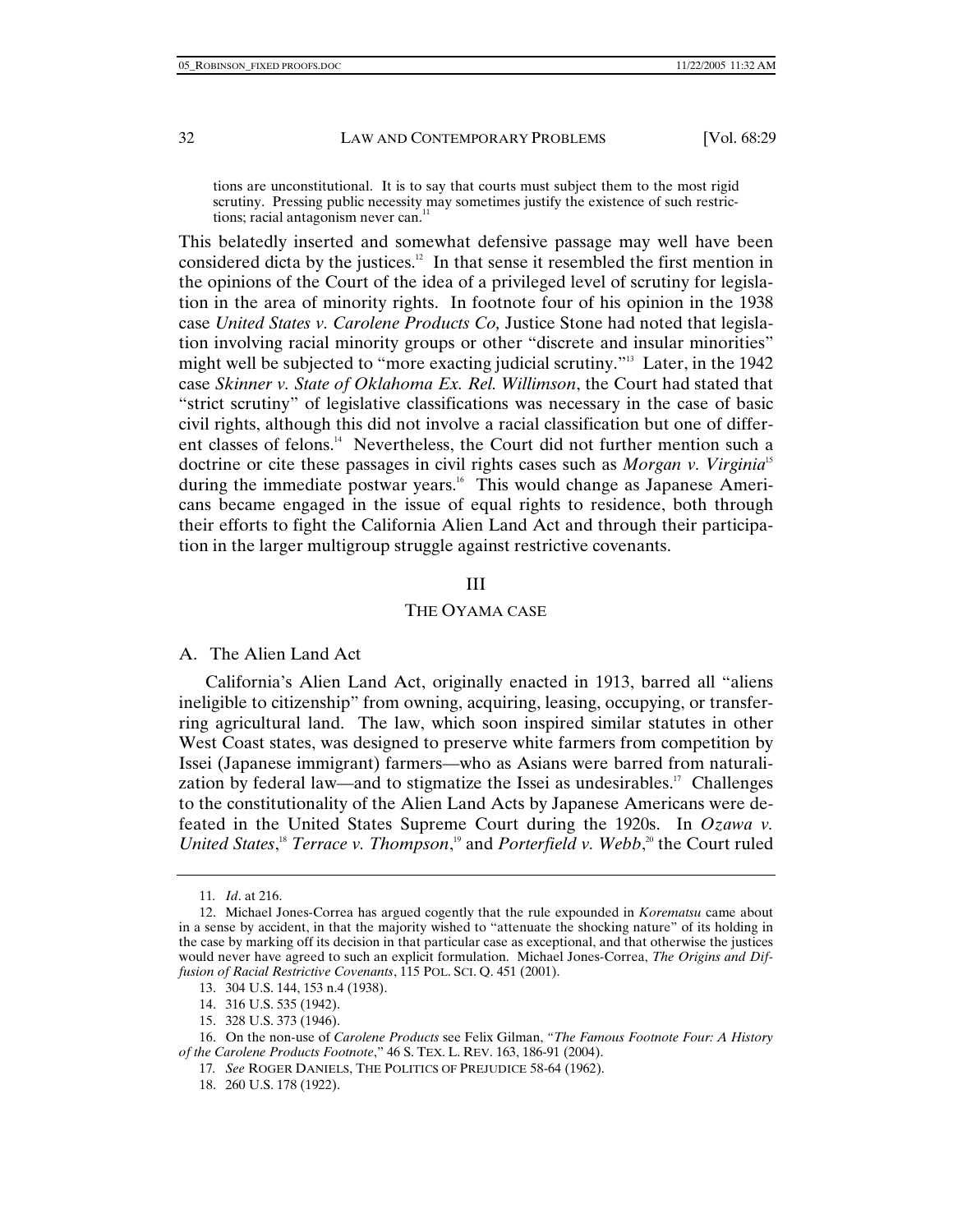that Congress could constitutionally make rational distinctions in the classification of aliens such that some were eligible for citizenship and others not, and that the states did not violate the Equal Protection Clause of the Fourteenth Amendment in limiting agricultural land ownership to citizens and aliens eligible for citizenship.<sup>21</sup> As a result of the law, Issei farmers were forced either to depend on white friends to buy and hold their land for them or to place the title to their land in the names of their American-born children, who were citizens. This was a gray area at the very least, as the law provided that any property acquired or transferred "with intent to prevent, evade, or avoid" the statute's provisions would "escheat" to the state as of the date of acquisition. Section  $9(a)$ of the law (the product of a 1920 amendment), made explicit the legal presumption of such intent whenever an ineligible alien paid for land that was transferred to a citizen or eligible alien. $22$ 

The Alien Land Acts remained largely unenforced throughout the 1920s and 1930s. In the words of a contemporary commentator, "Legal loopholes, administrative inactivity, and public indifference enabled Japanese aliens to circumvent many of the prohibitions."<sup>23</sup> However, during World War II, white Californians lobbied for strict enforcement of the statute to discourage return to the state of incarcerated Japanese Americans. In 1944 and 1945, as Japanese Americans began preparing to leave the camps, the California legislature appropriated money for the State's Attorney General to initiate escheat proceedings to take land purchased with the funds of Japanese American aliens away from its owners. Even though by 1946 there were barely ten thousand "aliens ineligible to citizenship" farming in California, most of whom were elderly, these escheat proceedings were enormously damaging to all Japanese Americans. Title companies refused to insure Japanese American farmland, except at exorbitant rates, and numerous families lost their land or were forced to pay large sums to the state government (usually half the assessed value of the land) in order to be left alone.<sup>24</sup> In all, fifty-nine escheat actions were brought by the state of California against Japanese aliens in the five years after 1942, compared with fourteen in the previous thirty years.

B. Background to the Case and the Lower Court Suits

In early 1945, Fred and Kajiro Oyama brought a legal challenge to the Alien Land Act. Fred was a Nisei from the San Clemente area who had been given two small parcels of land bought by Kajiro, his Issei father, during the 1930s. The Oyamas were forced to leave their land in spring 1942, when West Coast

22*. Id*.

 <sup>19. 263</sup> U.S. 197 (1923).

 <sup>20. 263</sup> U.S. 225 (1923).

 <sup>21.</sup> On development and constitutional aspects of Alien Land Laws, see, e.g*.*, MORITOSHI FUKUDA, LEGAL PROBLEMS OF JAPANESE AMERICANS 123-91 (1980).

 <sup>23.</sup> Comment, *"The Alien Land Laws—a Reappraisal*," 56 YALE L.J. 1017, 1018 (1947).

 <sup>24.</sup> BILL HOSOKAWA, NISEI: THE QUIET AMERICANS 447-48 (1969).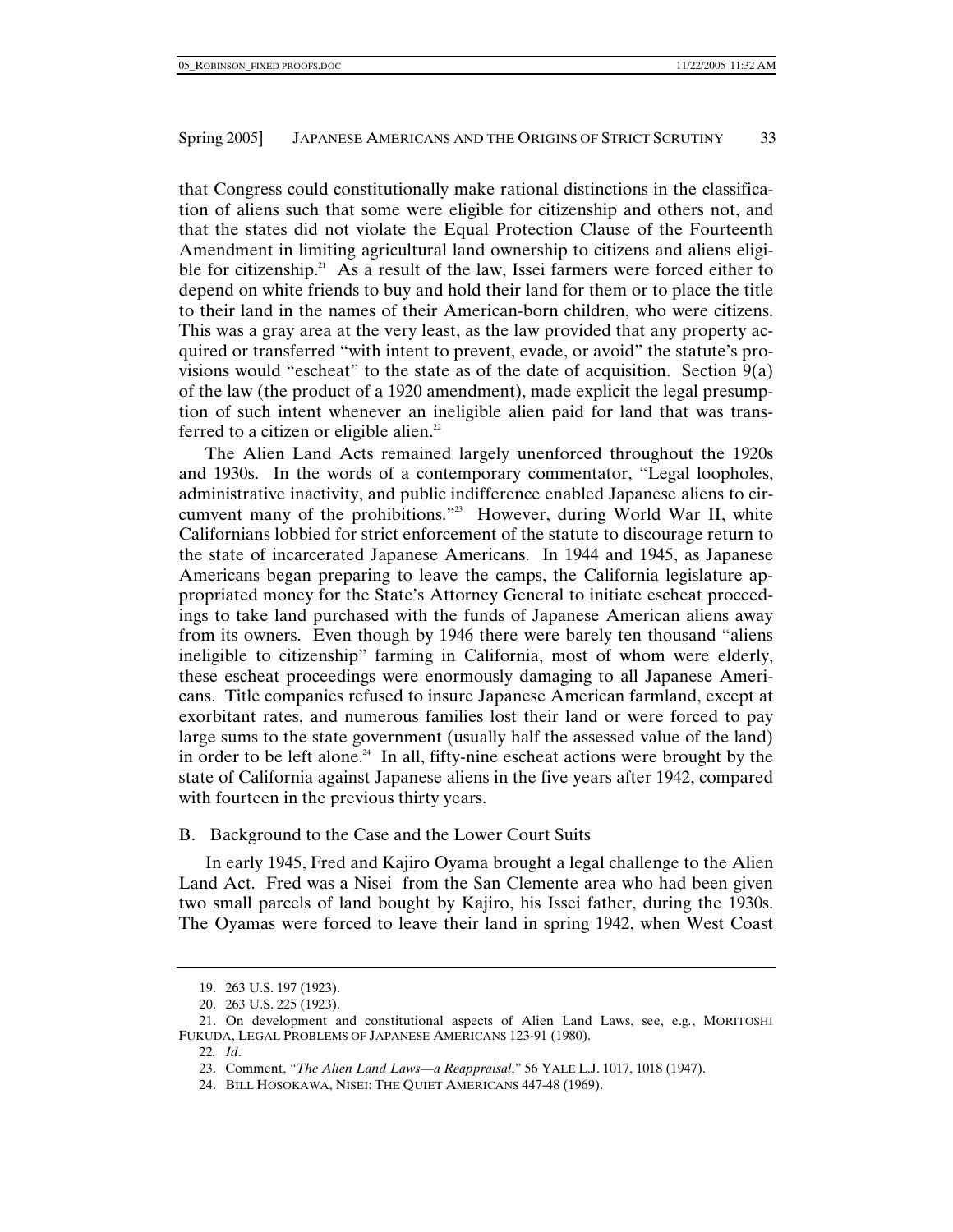Japanese Americans were evacuated. While the Oyamas were away, State Attorney General Robert Kenny commenced an escheat proceeding, claiming that the land had been transferred to Fred in order to evade the Alien Land Act.<sup>25</sup> Upon their return to California, the Oyamas, along with their neighbors Kazaburo Koda and Shichinosuke Asano, organized the Society for the Promotion of Japanese-American Civil Rights to fund a test case.<sup>26</sup> The Oyamas' case was taken up by JACL Counsel A.L. Wirin, a white Jewish lawyer who also was head of the Southern California branch of the American Civil Liberties Union, and by Hugh E. MacBeth, Sr., an African American lawyer from Los Angeles who had worked with the JACL's legal committee on the organization's amicus brief in *Korematsu*. In February 1945, the case of *People v. Oyama*, together with a companion case, *People v. Hirose*, was argued in the San Diego County Superior Court. In their Memorandum of Law, Wirin and MacBeth argued that even if the Alien Land Act had been upheld by the U.S. Supreme Court in the 1920s, "many living waters have [since] run under the bridges of the Constitution"; the times and circumstances had changed sufficiently that these decisions no longer were controlling.<sup>27</sup> Moreover, the Alien Land Act was conceived in race prejudice and penalized the defendants solely because of race, and was thereby unconstitutional. In an overt reference to the *Korematsu* case, then less than two months old, Wirin and MacBeth asserted that "Discrimination because of race is constitutionally justified only when required by pressing public necessity, under circumstances of direct emergency and peril."28

In March 1945 Superior Court Judge Charles G. Haines ruled against the Oyamas, on the grounds that he was bound by the earlier decisions of the courts. Haines's opinion implicitly rejected the imposition of a higher standard of scrutiny for racial classifications: "Whether in view of changed views on the subject of race, classifications stressing that consideration have ceased to be reasonable in such a sense as to render them obnoxious to limitations expressed in the Federal Constitution, is a question not very appropriate for consideration by a trial court."<sup>29</sup>

# C. The California Supreme Court Ruling

Shortly thereafter, Wirin appealed *People v. Oyama* to the California Supreme Court. MacBeth withdrew from the case at this point, for reasons that

 <sup>25.</sup> Unlike the overwhelming majority of West Coast Japanese Americans, the Oyamas were not confined in a camp. They were able to migrate to Utah during the short period during Spring 1942 when such "voluntary evacuation" was permissible. It was during their stay in Utah that the Oyama family learned of the escheat proceeding. Telephone interview with Fred Oyama (September 2004).

 <sup>26.</sup> Yukio Morita, "The Japanese Americans in the United States Between 1945 and 1965, at 47-55 (1967) (unpublished M.A. thesis, Ohio State University) (on file with Young Research Library, University of California, Los Angeles).

 <sup>27.</sup> A.L. Wirin, article for THE OPEN FORUM, February 24, 1945, attached draft to letter, A.L. Wirin to Clifford Forster, February 19, 1945. Alien Land law, Japanese Americans file, microfilm papers of the American Civil Liberties Union, Library of Congress [hereinafter ACLU PAPERS].

<sup>28</sup>*. Id*.

 <sup>29.</sup> American Civil Liberties Union Bulletin, No, 1170 (March 19, 1945), *in* ACLU PAPERS.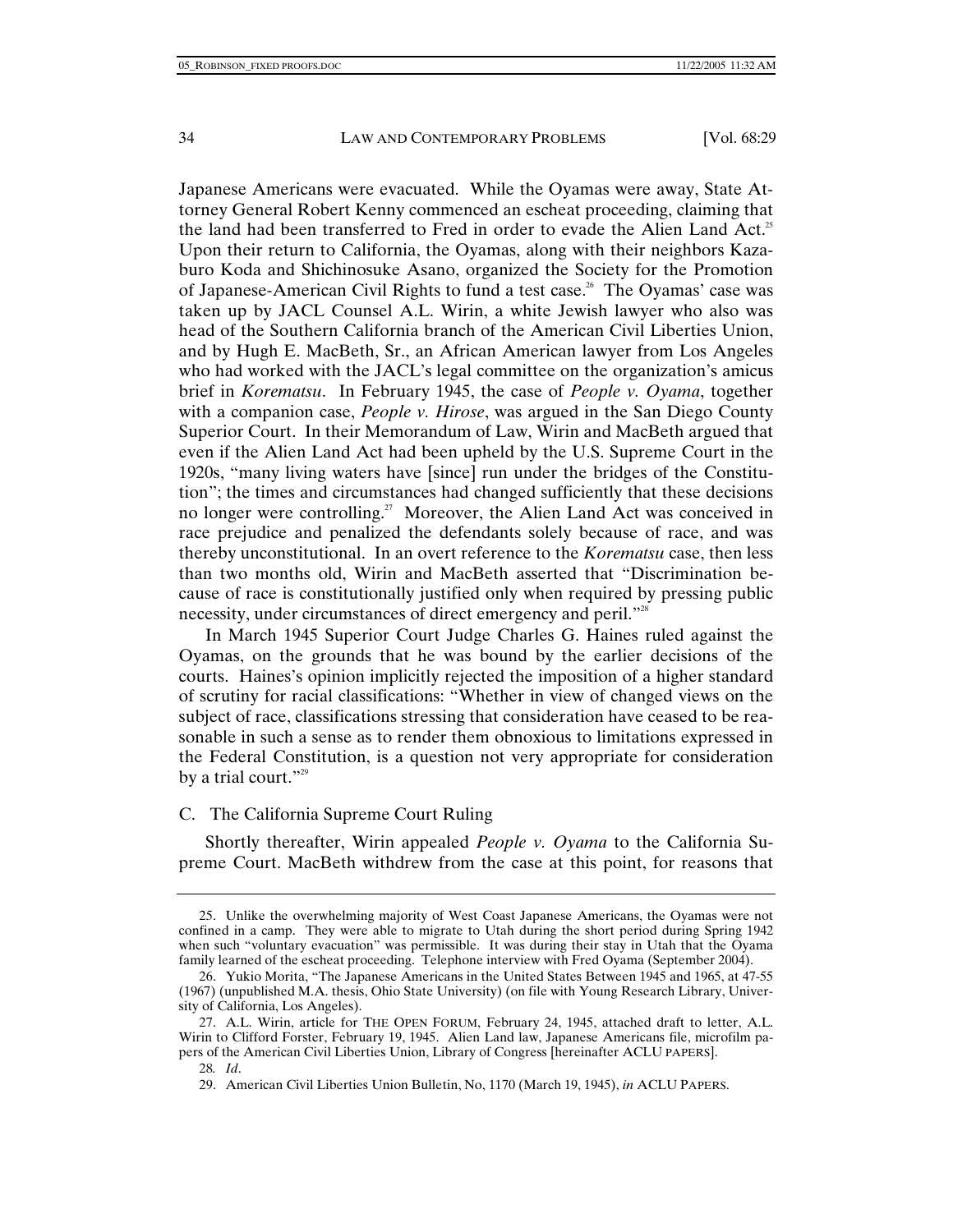are not clear. Meanwhile, the Civil Rights Defense Union of California, a fledgling Japanese American group organized to fight escheat cases, commissioned San Francisco Attorney James Purcell (who had represented Mitsuye Endo in her successful habeas corpus case challenging her confinement before the Supreme Court) to support Wirin's efforts.<sup>30</sup> The *Oyama* case was heard in the California Supreme Court in March 1946. By this time, prewar and wartime public hostility to Japanese Americans on the West Coast had eased. A federal judge in Orange County struck down segregated schools for Mexican Americans, citing the legal principle proclaimed by Stone in the *Hirabayashi* case as authority.<sup>31</sup> In November 1946 a voter initiative in California to extend the Alien Land Act was resoundingly defeated at the polls. Nevertheless, a few days before the election the California Supreme Court issued a decision that upheld the escheat actions. Although the right of a minor American citizen to receive and hold property from an alien ineligible to citizenship had been established in the 1922 California Supreme Court case *Estate of Tetsubumi Yano*,<sup>32</sup> the California court largely ignored in its ruling the impact of the law on Fred Oyama. Rather, the California high court judges, once again citing the United States Supreme Court's 1922–1923 decisions on the Alien Land Act as precedent,<sup>33</sup> held that the state's action in classifying aliens according to eligibility for citizenship had a rational basis.<sup>34</sup>

# D. The Supreme Court Appeal and the Brief

Following the California court ruling, Wirin, with the aid of both the JACL and the ACLU, decided to appeal his case to the United States Supreme Court. Purcell and the CRDU withdrew from the case, fearing that the Supreme Court would reaffirm its previous holding.<sup>35</sup> Instead, Wirin joined forces on the appeal with his new law partners, Fred Okrand and former JACL President Saburo Kido (who together submitted an amicus in the name of the JACL). Meanwhile, in hopes of showcasing the case's importance, he sought an appellate lawyer with a national reputation to argue the case before the Supreme Court. With the aid of Charles Horsky, a Washington attorney who had put together

 <sup>30.</sup> *Retainer Agreement Signed With Attorneys Purcell and Ferriter*, UTAH NIPPO, March 13, 1946.

 <sup>31.</sup> Mendez v. Westminster Sch. Dist., 64 F. Supp. 544, 548 (S.D. Cal. 1946). When the case was appealed to the Ninth Circuit Court of Appeals, the JACL entered the case as amicus curiae—the first case in which the organization intervened on behalf of another minority—arguing that *Korematsu*, in barring classification based on "racial antagonism," forbade school segregation on grounds of ancestry. A. L. Wirin also received permission for the JACL to participate in oral argument on the case. Although the Ninth Circuit decision narrowed considerably the scope of the lower court ruling, its decision led California to repeal all school segregation laws. Toni Robinson & Greg Robinson, Méndez v. Westminster*: Asian-Latino Coalition Triumphant?*, 10 ASIAN L.J. 161, 161-83 (2003).

 <sup>32. 206</sup> P. 995 (1922).

 <sup>33.</sup> People v. Oyama, 173 P.2d 794, 800-04 (1946); *see also* "Statement of Attorney A.L. Wirin on California Supreme Court Ruling in the Oyama Test Case," ACLU Papers.

 <sup>34.</sup> FRANK F. CHUMAN, THE BAMBOO PEOPLE: THE LAW AND JAPANESE AMERICANS 80-81 (1976).

<sup>35</sup>*. See Oyama Test Case*, PACIFIC CITIZEN, March 5, 1947, at 3:2; *CRDU Sudden Act to Drop Oyama Case Stirs JACL*, RAFU SHIMPO, Feb. 13, 1947, at 1:5-6.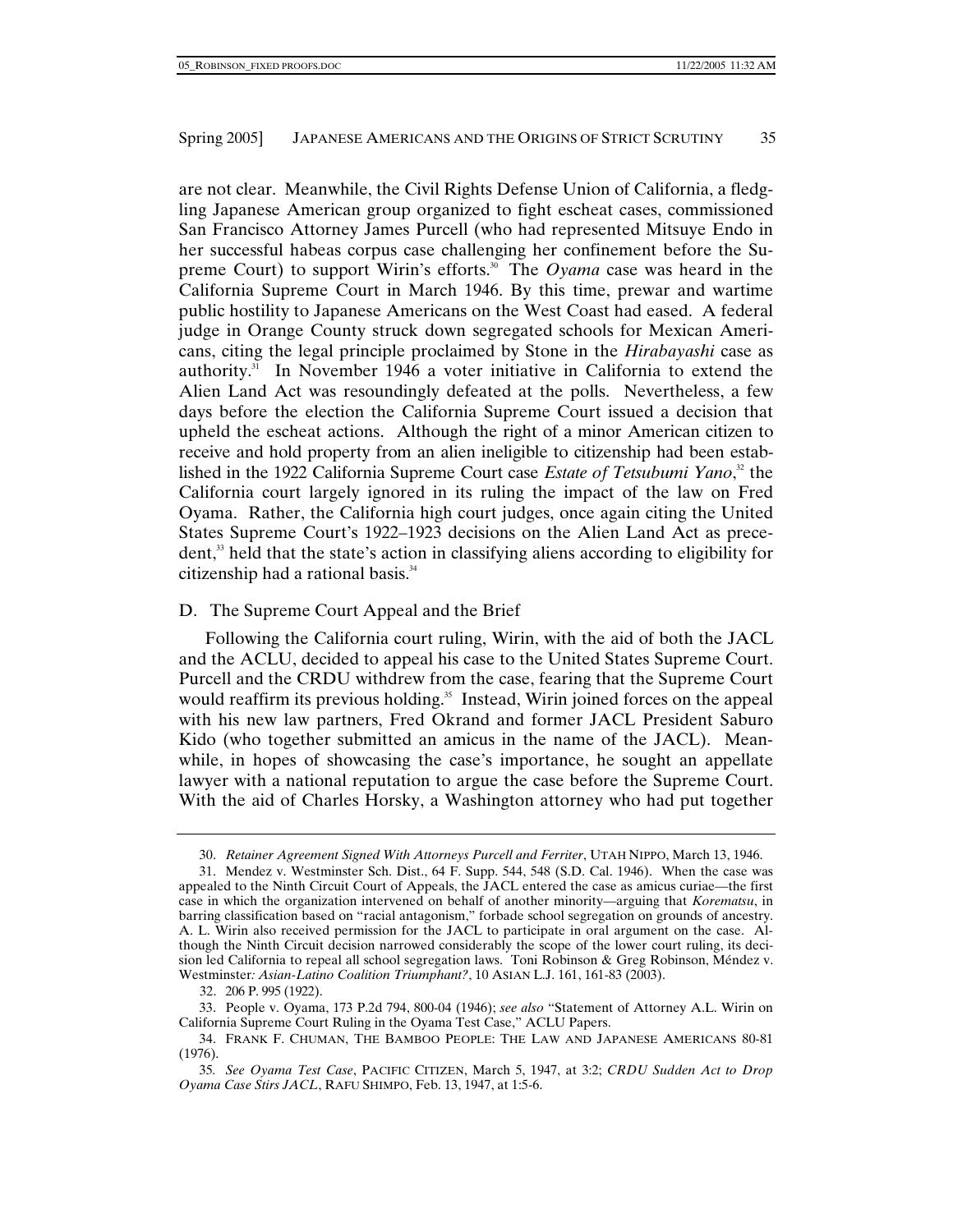the ACLU's amicus brief in the *Korematsu* case, the JACL contacted Dean Acheson, a distinguished Washington lawyer and former U.S. Undersecretary of State (who was shortly to become President Truman's Secretary of State). Acheson agreed to serve without fee as Chief Counsel in oral argument on the case, now called *Oyama v. California*. 36

Wirin and his colleagues retooled their strategy in their appeal to the Supreme Court. Rather than emphasize the rights of aliens in the appellant's brief, the JACL lawyers led off their case by arguing that the Alien Land Act violated the Fourteenth Amendment rights of citizens of Japanese ancestry by imposing solely on them, and not on citizens of any other ancestry, the burden of proof that any land they received from a parent ineligible to citizenship was intended as a gift and was not made in order to avoid escheat under the Alien Land Act.<sup>37</sup> The JACL attorneys then bolstered their case by means of a "strict" scrutiny" argument. Because the Alien Land Act was expressly race-based and anti-Japanese, it was not subject to the presumption of constitutionality that the Court usually granted to state legislative classifications. On the contrary, cases involving civil liberties, whether they concerned citizens or aliens, faced a more rigorous constitutional test than cases involving ordinary commercial transactions. "Indeed," Wirin asserted, "the presumption—and it is a strong presumption—is against any 'race' legislation."38 The Court should examine rigorously the intent and effect of the law. As authority for this proposition, Wirin audaciously cited Justice Black's language in *Korematsu v. United States*: "[T]o begin with, . . . all legal restrictions which curtail the civil rights of a single racial group are immediately suspect. . . . Pressing public necessity may sometimes justify the existence of such restrictions; racial antagonism never can."39

38*. Id*. at 35.

 <sup>36.</sup> According to A.L. Wirin, Horsky suggested Acheson because he had lost his first two cases before the Supreme Court and wished to burnish his reputation. *See* Frank Chuman, "Notes on Interview With A. L. Wirin," transcript, December 1971. Box 534, Frank Chuman Papers, Special Collections, University of California, Los Angeles. JACL Secretary Mike Masaoka gave a more colorful version of Acheson's recruitment. According to Masaoka's account, he went to see Acheson, who asked how much money the JACL could pay. Masaoka responded, "Five hundred dollars." Acheson commented that that would scarcely be enough to pay for the record, and he would have to serve without pay, whereupon Masaoka quickly responded, "That's wonderful, Mr. Acheson! You have a client." MIKE MASAOKA & BILL HOSOKAWA, THEY CALL ME MOSES MASAOKA 213-14 (1987). Acheson's presentation was confined to the argument that the Alien Land Act discriminated against American citizens of Japanese ancestry. *Oyama Test Case*, PACIFIC CITIZEN, November 8, 1947.

 <sup>37.</sup> Brief For Petitioners at 7, Oyama, v. California, 322 U.S. 633 (1948) (No. 47-44).

<sup>39</sup>*. Id*. One interesting means of tracing the development of Wirin's position on "strict scrutiny" is by comparing the petitioner's brief with Wirin's original petition for certiorari to the Supreme Court. In that document, written in late 1946, Wirin had argued on the basis of Thomas v. Collins, 323 U.S. 516 (1945), and other precedents that cases involving civil liberties imposed a more rigid test on state action than normal commercial transactions, and that only cases involving a "grave and impending public danger" could justify such action. He proceeded to cite the operative passage in *Korematsu* as support for his claim that the impact of the Alien Land Act on aliens of Japanese origin was similar. However, Wirin then immediately retreated from that position and insisted that the Alien Land Law did not even meet the usual "reasonable classification" test for constitutionality. Petition for a writ of certiorari to the Supreme Court of California at 20-21, *Oyama*, Mike Masaoka Papers, Marriott Library, University of Utah.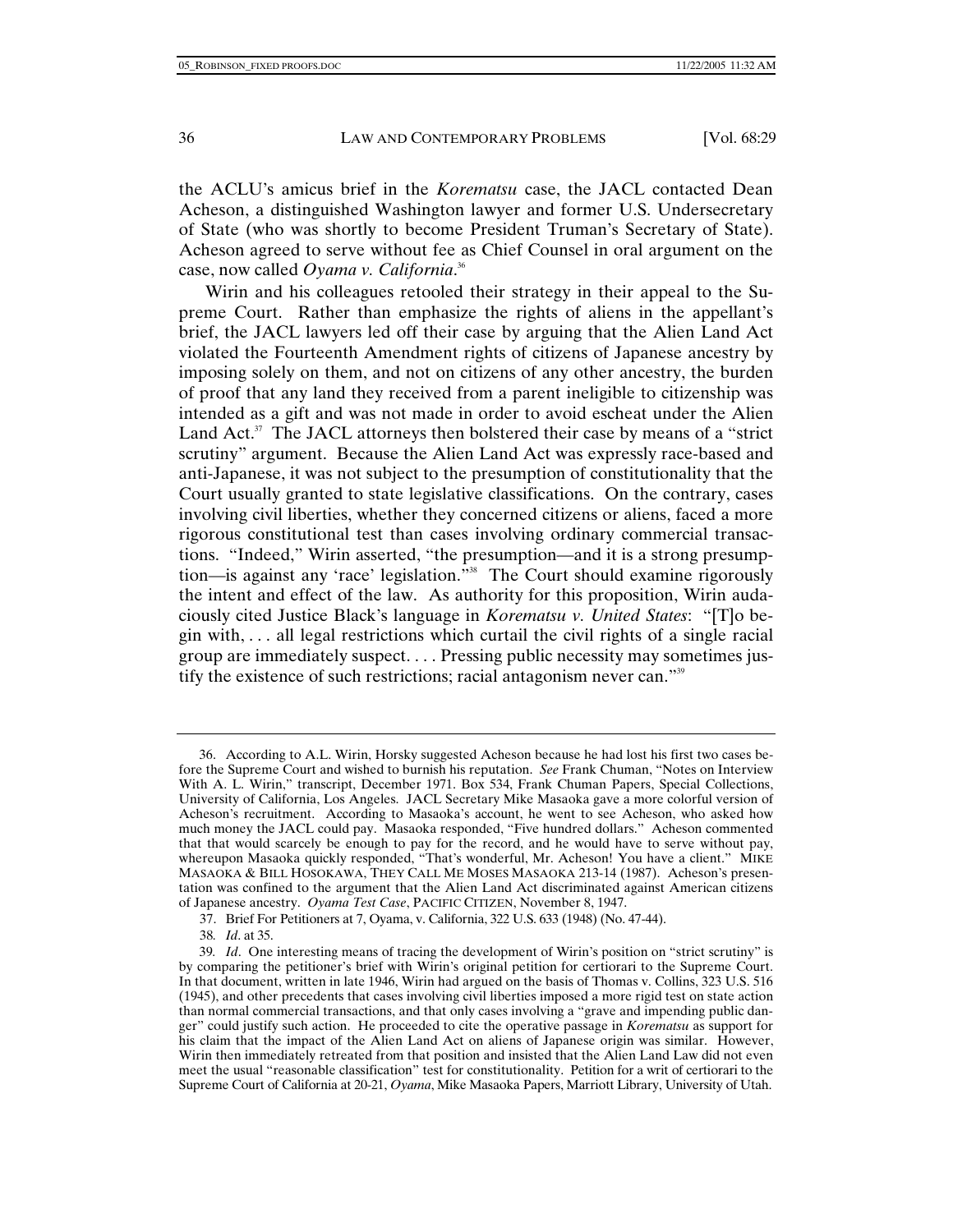While the citation of *Korematsu* in support of civil rights was seemingly unprecedented in arguments before the Supreme Court, Wirin's position on "strict scrutiny" echoed arguments that had appeared in several law journal articles on alien land legislation over the previous months. For example, Edwin Ferguson, one-time solicitor for the WRA, had written in early 1947 that a higher standard was necessary in judging alien land law cases:

[I]t should not be enough to indulge in speculative justifications of the law . . . or to plead ignorance of local conditions and the "possibility" of a "rational basis" for the legislative judgment. Restrictive legislation stemming from race prejudice, particularly against a minority that is unable to participate in the political process, calls for [a] more searching inquiry. Such an inquiry would reveal, it is submitted, that the alien land law is unjust and unjustifiable legislation, and that it clearly violates the rights protected by the Fourteenth Amendment.<sup>40</sup>

# E. *Oyama v. California—*the Majority Opinion

On January 19, 1948, the Supreme Court handed victory to the plaintiffs by a 6-3 margin. Chief Justice Fred Vinson, in the majority opinion, held that the Alien Land Act violated the Fourteenth Amendment rights of citizens of Japanese ancestry. He therefore found it unnecessary to revisit the earlier cases or examine the issue whether Japanese aliens also were entitled to the protection of the Fourteenth Amendment. As a result, the Supreme Court's decision did not explicitly overturn the Alien Land Act, though in practice it suspended its enforcement in California. Nevertheless, the Chief Justice left no doubt that only a truly "compelling justification" could sustain any racially discriminatory statute.<sup>41</sup> "There remains the question of whether discrimination between citizens on the basis of their racial descent, as revealed in this case, is justifiable. Here we start with the proposition that only the most exceptional circumstances can excuse discrimination on that basis in the face of the equal protection clause. $14^2$  Furthermore, Vinson declared, the Court had the duty to examine whether a law, even if fair on its face, had a discriminatory intent or effect. Contrary to the normal practice of appellate courts, the Court could take account not only of the legal issues involved but of "those factual matters with which they are commingled."<sup>43</sup> Thus, the majority of the Court tacitly accepted the JACL's argument that laws involving race or color faced a more rigorous

41. Oyama v. California, 332 U.S. 633, 640 (1948).

43*. Id*. at 636.

 <sup>40.</sup> Edwin E. Ferguson*, The California Alien Land Law and the Fourteenth Amendment*, 35 CAL. L. REV. 61, 89-90 (1947), *cited in Land Law Analysis*, PACIFIC CITIZEN, June 21, 1947; *see also* Comment, *The Alien Land Laws: A Reappraisal*, 56 YALE L.J. 1017, 1017-36 (1947); Dudley O. McGovney, *The Anti-Japanese Land Laws of California and Ten Other States*, 35 CAL. L. REV. 7, 7-60 (1947). Evidence of the Yale article's importance is the presence of a marked-up reprint in the file with correspondence with A. L. Wirin and Director Roger Baldwin. ACLU PAPERS. Hugh E. MacBeth, Jr., son of Hugh E. MacBeth, Sr. and himself a former student of McGovney's, discussed McGovney's work with A.L. Wirin shortly after the California Supreme Court decision, and recalled that Wirin was particularly impressed with the idea of basing the Supreme Court appeal primarily on the rights of American citizens to receive property. Interview with Hugh E. MacBeth, Jr. (January 2005).

<sup>42</sup>*. Id*. at 646.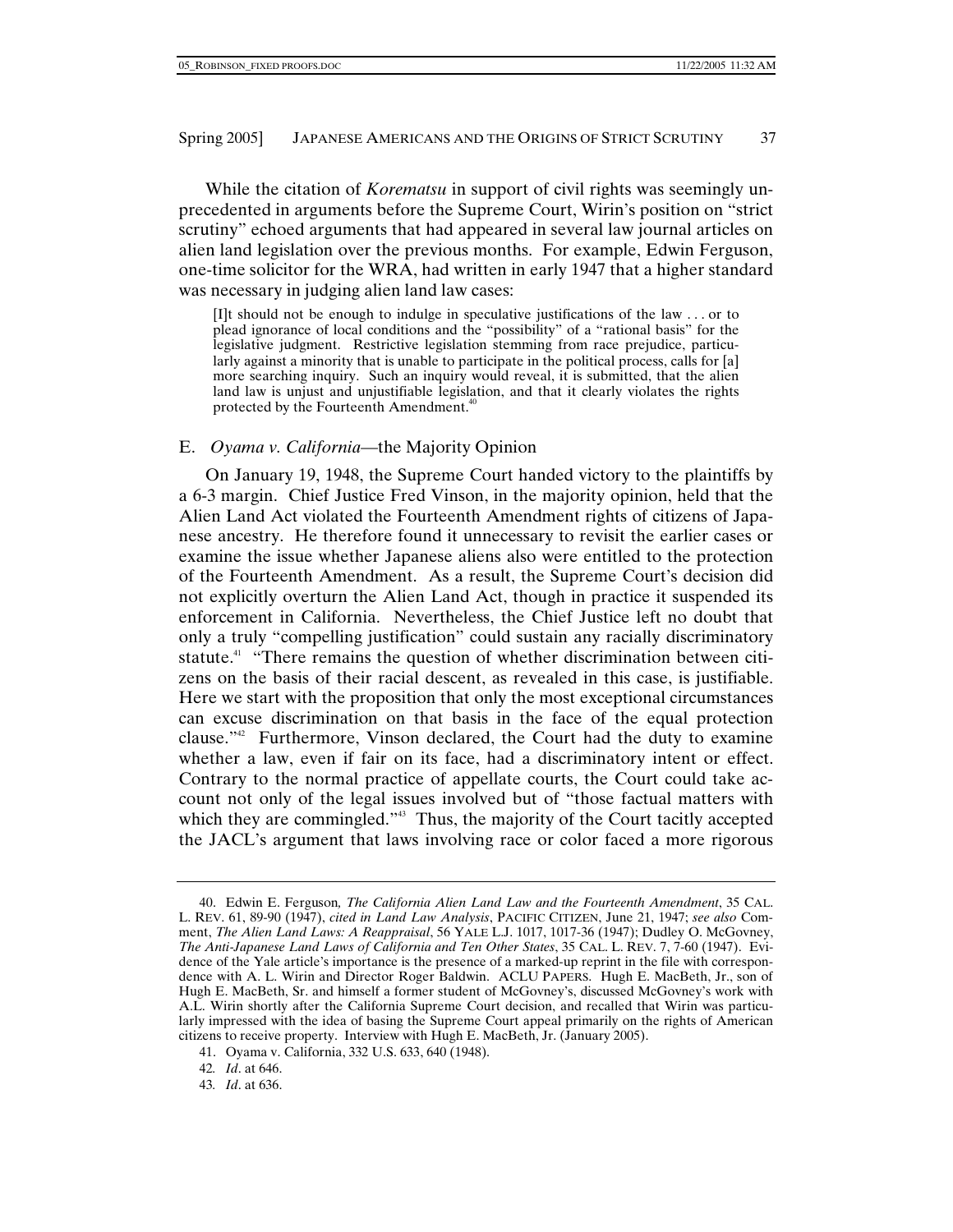test than the Court usually applied to state laws and would now require a showing of exceptional circumstances to justify them.<sup>44</sup> The novelty of this position was recognized in several law journal articles in the period that followed.<sup>45</sup>

# F. *Oyama v. California—*The Concurrences

Several of the justices went even further in their analysis than Vinson's majority opinion. In a concurrence, Justice Hugo Black stated that the Court should have overturned the Alien Land Act because its basic provisions violated the Equal Protection Clause of the Fourteenth Amendment in discriminating against Japanese aliens on racial grounds. "If there is one purpose of the Fourteenth Amendment that is wholly outside the realm of doubt," the author of the *Korematsu* opinion pointedly commented, "it is that the Amendment was designed to bar States from denying to some groups, on account of their race or color, any rights, privileges, and opportunities accorded to other groups."46 In a second concurrence, Justice Frank Murphy presented a detailed account of the history of California's Alien Land Act, which he denounced as a blatant expression of racism and of an "anti-Oriental virus."<sup>47</sup> Murphy cast particular scorn on the claims of the Act's defenders regarding "the alleged disloyalty, clannishness, inability to assimilate, racial inferiority and racial undesirability of the Japanese."48 The uncompromising language of Murphy's opinion led Justice William O. Douglas to send him a curious letter asking him to tone down or withdraw the concurrence:

In *Oyama* you are 100 per cent right in your position and I would like to join you. The difficulty is that I fear your opinion as written will be translated by the Russians into Korean, Chinese and Japanese and widely circulated in the Orient. The racial prejudice represented by the legislation is unmistakable. But it does not represent the viewpoint of the people of our nation. In fact, it does not represent the views of a majority of Californians. A few vested interests have put the thing through. But the Russians will utilize it against all of our people. That is most unjust. I wanted to submit this angle to you for your consideration.<sup>4</sup>

46*. Oyama*, 332 U.S. at 649.

47*. Id.* at 651 (Murphy, J., concurring).

48*. Id*. at 651, 667. For a commentary on Murphy's uncommonly blunt denunciation of racism, see Randall Kennedy, *Justice Murphy's Concurrence in* Oyama v. California*: Cussing Out Racism*, 74 TEX. L. REV. 1245, 1245-46 (1996). Klarman mentions *Oyama* as a relevant case in the history of equal protection, but he ignores the majority opinion and curiously focuses only (and not altogether accurately) on Murphy's striking down of racial classifications as irrational. Michael Klarman, *An Interpretive History of Modern Equal Protection*, 90 MICH. L. REV., 213, 233 (1991).

 49. Letter from William O. Douglas to Frank Murphy (January 14, 1948) (on file with William O. Douglas Papers, Box 161, Library of Congress, Washington, D.C.).

<sup>44</sup>*. Id*. at 637.

 <sup>45.</sup> *See, e.g.*, R.A. Goater, *Civil Rights and anti-Japanese Discrimination*, 18 U. CIN. L. REV. 81, 81- 89 (1949); Note, *Conflict Between Local and National Interests in Alien Landholding Restrictions*, 16 U. CHI. L. REV. 315, 315-23 (1949); Note, *1947-48 Term of the Supreme Court: The Alien's Right to Work*, 49 COLUM. L. REV. 257, 257-64 (1949); *see also* Joseph Tussman & Jacobus tenBroek, *The Equal Protection of the Laws*," 37 CAL. L. REV. 341, 341-81 (1949).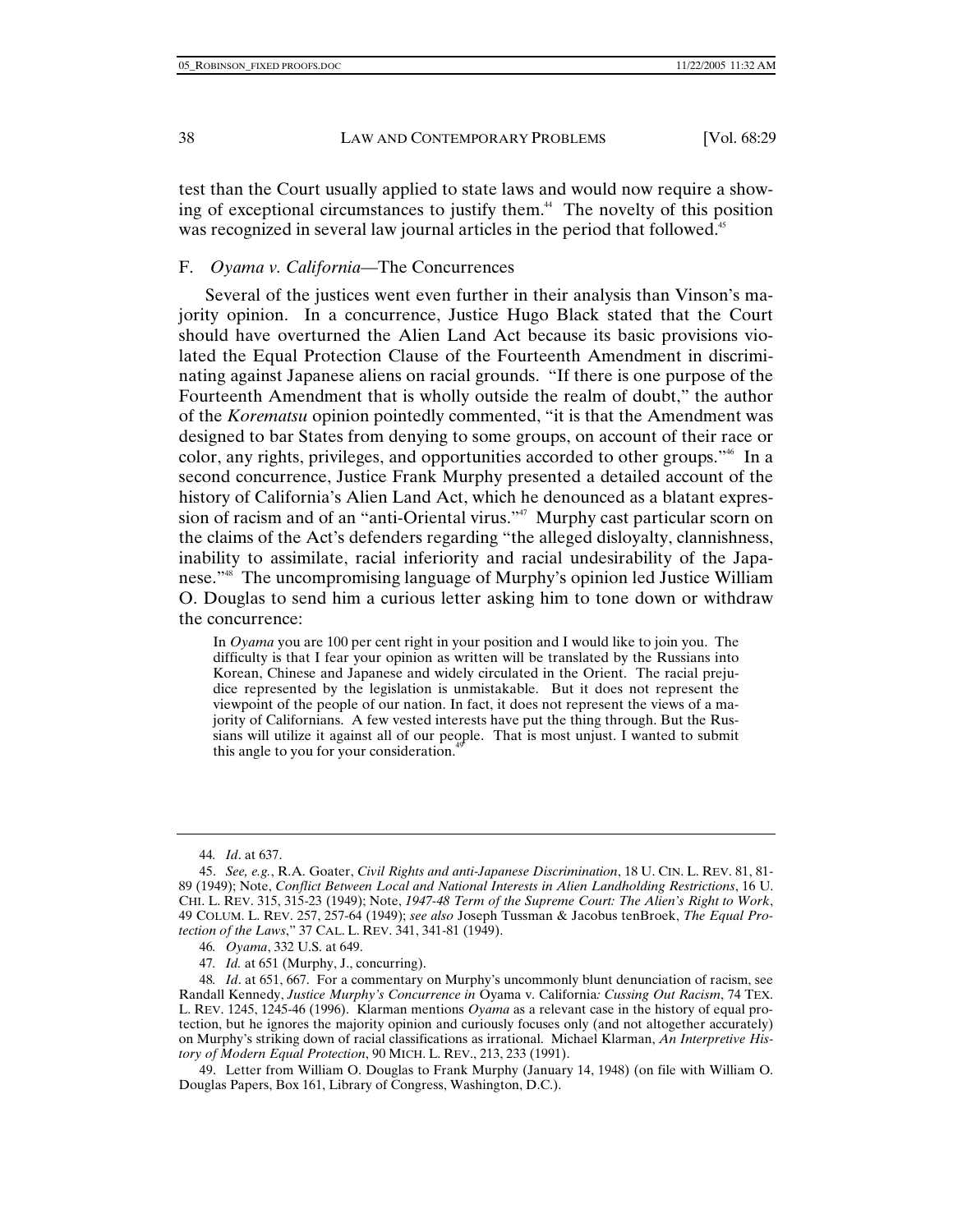## G. *Korematsu* and *Oyama*

Although the majority opinion did not cite *Korematsu*, the specter of the wartime internment of the Japanese Americans hung over the Supreme Court and clearly helped shape the decision. The Court that decided *Oyama* was, with only two exceptions, the same Court whose members had upheld the constitutionality of the Army curfew and evacuation of people of Japanese ancestry a few years before.50 The government's claims of military necessity and Japanese American disloyalty, which the justices had then accepted as sufficient to justify the evacuation, were swiftly discredited after the end of the war by commentators such as Eugene Rostow.<sup>51</sup> In the months before the Court rendered its decision, the United States President's Committee on Civil Rights, in its historic report *To Secure These Rights*, had advocated an investigation of the wartime injustice to Japanese Americans and had called for legislation compensating them for their losses.<sup>52</sup> The Court was very conscious of the connection between the discriminatory provisions of the Alien Land Act and the pressures that had led to the internment, although Chief Justice Vinson's majority opinion took pains to distinguish the Court's ruling in *Oyama* from that in *Hirabayashi*. Vinson referred to *Hirabayashi* as a war measure which had presented "exceptional circumstances," contrary to the "general rule" against racial distinctions mentioned in that case.<sup>53</sup> Still, Justice Murphy, citing his dissenting opinion in *Korematsu*, explicitly connected the bigoted attitudes that underlay the Alien Land Act with the "misrepresentations, half-truths and distortions" that made up the government's case for evacuation. Paraphrasing the language of that dissent and thereby emphasizing the link, Murphy then called on the Court to overturn its previous decisions, since they gave sanction to legalized racism.<sup>54</sup>

### IV

# THE RESTRICTIVE COVENANT CASES

# A. Historical Background

In addition to defending the rights of Japanese American farmers, both the opinion in *Oyama* and the JACL attorneys who brought the test case would

 <sup>50.</sup> C. HERMAN PRITCHETT, THE ROOSEVELT COURT: A STUDY IN JUDICIAL POLITICS AND VALUES, 1937–1947, at 283 (1948) (asserting that the *Oyama* decision represented the Supreme Court's atonement for its mistake in *Korematsu*). *See generally* C. HERMAN PRITCHETT, CIVIL LIBERTIES AND THE VINSON COURT (1954).

 <sup>51.</sup> Eugene V. Rostow, *The Japanese American Cases—A Disaster*, 54 YALE L.J. 489, 489-534 (1945); *see also* CAREY MCWILLIAMS, PREJUDICE: JAPANESE-AMERICANS, SYMBOL OF RACIAL INTOLERANCE (1944); MINÉ OKUBO, CITIZEN 13660 (1946). The War Relocation Authority, the government agency responsible for operating the camps, had cast doubt on the necessity for evacuation in its official history. U.S. Department of the Interior, War Relocation Authority, WARTIME EXILE: THE EXCLUSION OF THE JAPANESE AMERICANS FROM THE WEST COAST (1946).

 <sup>52.</sup> United States President's Committee on Civil Rights, TO SECURE THESE RIGHTS 31, 34 (1947).

<sup>53</sup>*. Oyama*, 332 U.S. at 646.

<sup>54</sup>*. Id*. at 671-72.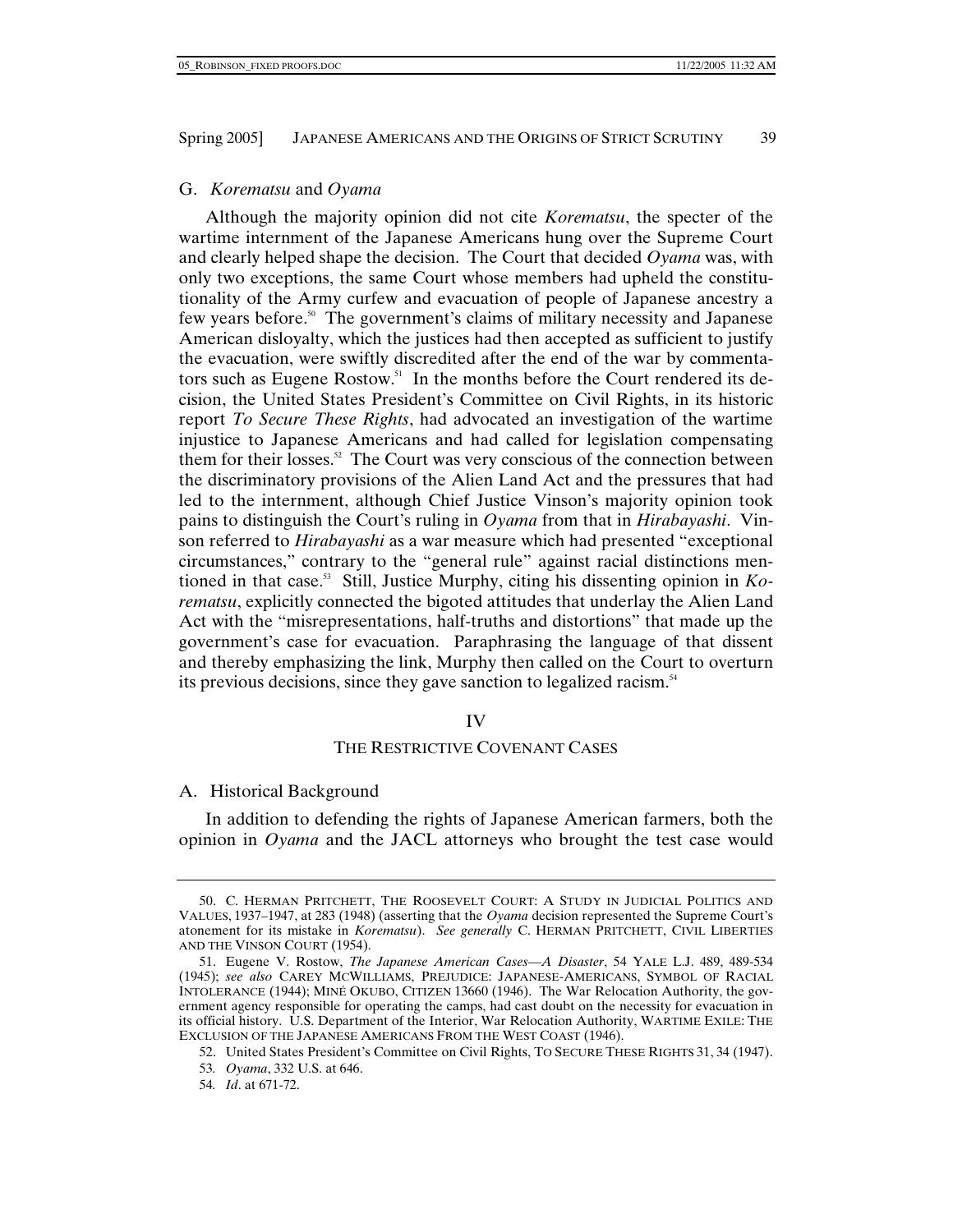provide strong support for the NAACP's contemporaneous fight against restrictive covenants. Restrictive covenants—reciprocal promises by groups of homeowners, usually included in the deeds to their homes—then expressed the promise not to sell or rent those homes to members of minority or "colored" groups such as blacks, Native Americans, Latinos, Asian Americans, and Jews, and to make future buyers' signing the covenants an express condition of sale. The covenants were effective means of perpetuating housing segregation in urban areas. The U.S. Supreme Court had previously rejected an attack on the constitutionality of restrictive covenants in *Corrigan v. Buckley*. 55 Because the covenants were private agreements, the Court held, they did not violate the Equal Protection Clause of the Fourteenth Amendment, which prohibited racial discrimination only by state governments.<sup>56</sup>

During the postwar years, when housing shortages were chronic, however, restrictive covenants cut sharply into the total housing available for minority groups and fostered extreme overcrowding in ghetto areas. This made them a crucial public policy issue. In 1946, the NAACP and its allies again sought to disarm restrictive covenants by bringing lawsuits on behalf of the African American buyers and renters of houses covered by restrictive covenants and on behalf of would-be white sellers, all of whom had been enjoined in state court by the owners of other houses subject to the covenants who sought to enforce the covenants, vacate the sales, and evict the buyers and renters. When a St. Louis case, *Shelley v. Kraemer*, and a Detroit case, *McGhee v. Sipes*, ended in defeat for the NAACP plaintiffs in their respective state supreme courts, NAACP lawyers successfully petitioned for certiorari to the U.S. Supreme Court, which consolidated the two cases under the title *Shelley v. Kraemer*. 57 NAACP lawyers hoped to persuade the Court that even if restrictive covenants were private agreements, judicial enforcement of them by state courts constituted discriminatory state action, which violated the Equal Protection Clause of the Fourteenth Amendment. The Supreme Court also agreed to hear *Hurd v. Hodge*,<sup>58</sup> a case that involved a restrictive covenant in the District of Columbia, where the Fourteenth Amendment did not apply.<sup>59</sup>

B. Loren Miller, A.L. Wirin, and the NAACP Brief

In its preparation for the briefs in the restrictive covenant cases, the NAACP turned to Los Angeles lawyer Loren Miller, a recognized expert on the

 <sup>55. 271</sup> U.S. 323 (1926).

 <sup>56.</sup> The classic study of restrictive covenants, although it does not mention the role of Japanese Americans, is CLEMENT VOSE, CAUCASIANS ONLY: THE SUPREME COURT, THE NAACP, AND THE RESTRICTIVE COVENANT CASES (1959); *see also* Michael Jones-Correa, *The Origins and Diffusion of Racial Restrictive Covenants*, 115 POL. SCI. Q. 541, 541-68 (2000).

 <sup>57. 334</sup> U.S. 1 (1948).

 <sup>58. 334</sup> U.S. 24 (1948).

 <sup>59.</sup> LOREN MILLER, THE PETITIONERS: THE STORY OF THE SUPREME COURT OF THE UNITED STATES AND THE NEGRO 321-26 (1966); MARK V. TUSHNET, MAKING CIVIL RIGHTS LAW: THURGOOD MARSHALL AND THE SUPREME COURT, 1936-1961, at 85-90 (1994).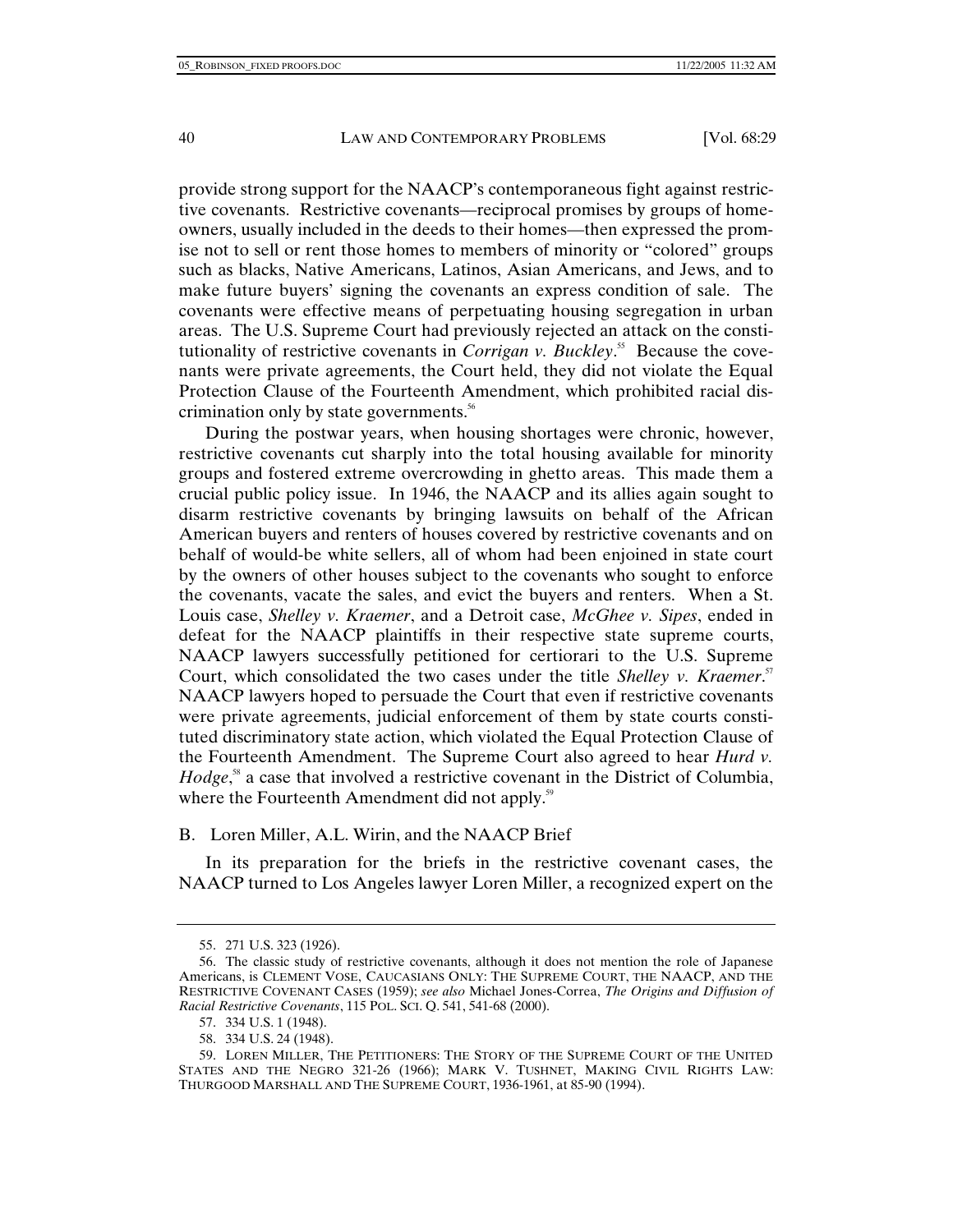subject of housing discrimination, who in turn sought assistance from his longtime ally A.L. Wirin.<sup>60</sup> In December 1945, Miller had won the first victory over restrictive covenants, successfully defending Ethel Waters and a number of other black entertainers who had bought houses in Los Angeles's West Adams Heights district from eviction under a restrictive covenant. Superior Court Judge Thurmond Clarke had ruled in that case that the restrictive covenants in and of themselves violated the Fourteenth Amendment.<sup>61</sup>

Following the decision, Wirin, who had long been involved in fighting restrictive covenants on behalf of the ACLU, persuaded the JACL to support a multi-ethnic struggle against restrictive covenants in the Los Angeles area. In 1946 Miller and Wirin began a widely publicized and ultimately triumphant campaign against restrictive covenants on publicly owned land in South Pasa- $\gamma^{\circ}$  However, Wirin's experience was initially less successful than Miller's had been. In 1946, with legal advice from Miller, the JACL sponsored a pair of suits, *Kim v. Superior Court* and *Amer v. Superior Court*. These involved, respectively, a Chinese American and a Korean American ex-GI, each of whom had purchased homes subject to restrictive covenants excluding "Mongolians." In August 1947, the California Supreme Court upheld enforcement of both restrictive covenants in question.<sup>63</sup>

After securing Miller's assistance, the NAACP scheduled a conference in Chicago over Labor Day weekend 1947. The purpose of the conference, which was attended by civil rights lawyers and representatives of liberal organizations from all over the country, was to formulate strategies for fighting *Shelley v. Kraemer* and *Hurd v. Hodge*, the restrictive covenant cases then pending before the Supreme Court. In the end, the consensus of the conferees was that the NAACP should prepare a "Brandeis brief"—a brief that concentrated less on legal precedent than on presenting sociological and statistical data (in this case, on the negative effects of restrictive covenants). In pursuit of this plan, the NAACP distributed supporting materials to representatives of the other ethnic groups for them to use in writing amicus curiae briefs that would contain data on the harmful and degrading effects of restrictive covenants.<sup>64</sup> Wirin, attending the conference, reminded his colleagues that the *Oyama* case would soon be

 <sup>60.</sup> For Miller's expertise, see LOREN MILLER, "RESTRICTIVE COVENANTS V DEMOCRACY," IN MILLER AND MOST REVEREND BERNARD J. SHEIL, RACIAL RESTRICTIVE COVENANTS, (Chicago Council Against Racial and Religious Discrimination, 1946); Loren Miller, *Covenants in the Bear Flag State*, 35 THE CRISIS 138, 138-40, 153 (1946). For Miller and Wirin, see letter from Thurgood Marshall to Loren Miller (February 13, 1947) (on file with Loren Miller, Restrictive Covenant Files, Legal File, NAACP Papers).

 <sup>61.</sup> *Month in Building News*, THE ARCHITECTURAL FORUM (1946).

 <sup>62.</sup> *See Housing Segregation Suit Lost by Pasadena FPHA*, RAFU SHIMPO, July 26, 1947, at 1:5-6.

 <sup>63.</sup> *Chinese Vet Fights Against Restrictive Covenants*, RAFU SHIMPO, May 15, 1956, at 1:3-4; *California Supreme Court Upholds Housing Covenants*, RAFU SHIMPO, August 22, 1947, at 1:5-6; *High Court Ruling Hurts Minorities*, L. A. TRIB., August 20, 1947, at 1:6.

 <sup>64.</sup> RICHARD KLUGER, SIMPLE JUSTICE 253-55 (1976).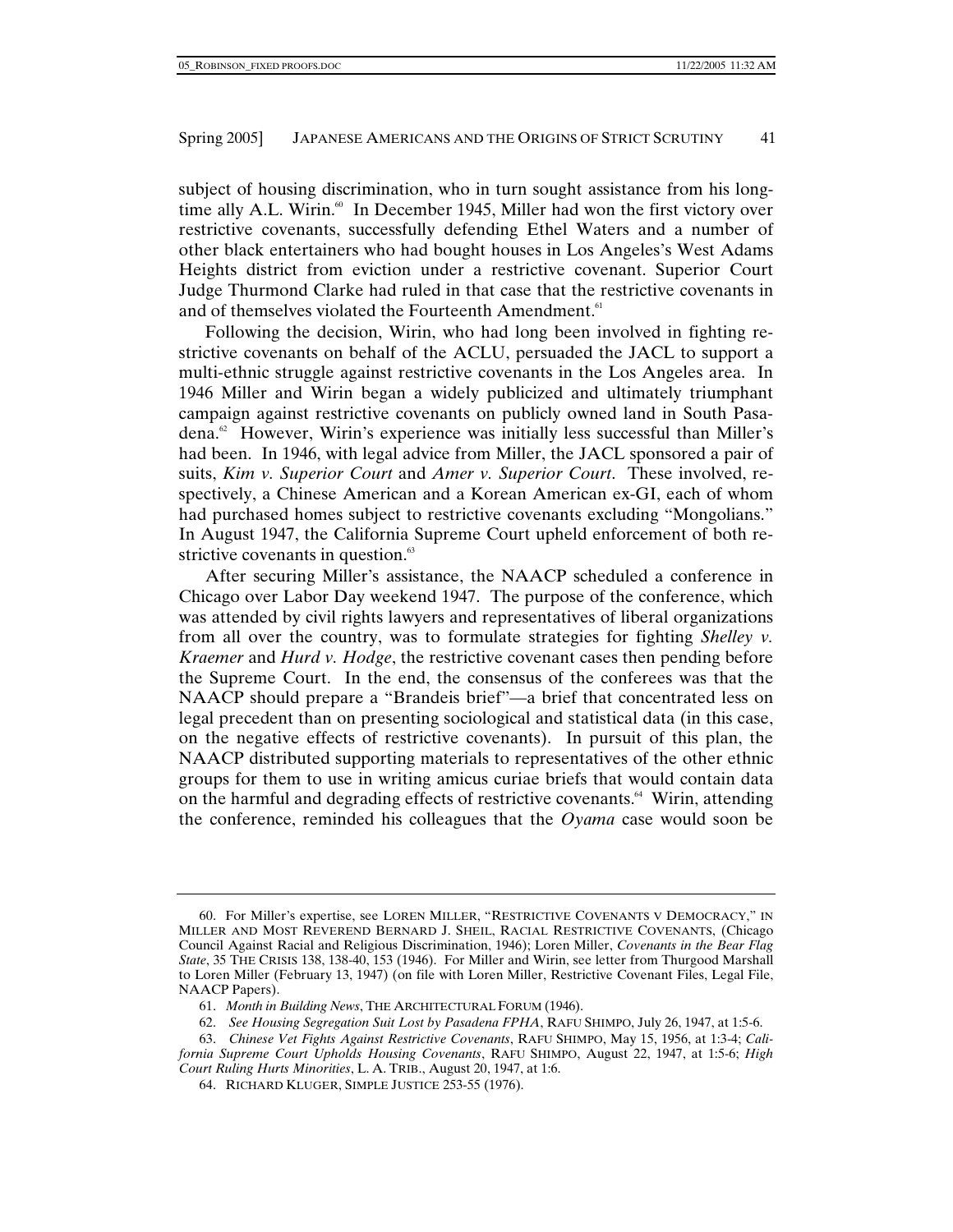heard, and it was agreed that the link between the Alien Land Act and restrictive covenants should be underlined.<sup>65</sup>

# C. The JACL Amicus and the Asian Restrictive Covenant cases

No doubt hoping to follow up on this proposal, the JACL decided after the conference ended to submit to the Court an amicus curiae brief in support of the NAACP that would provide information on restrictive covenants against Japanese Americans. On September 16, 1947, Ina Sugihara, a Nisei active in the New York branch of the JACL who had attended the conference as a representative of the Protestant Council of New York City (and reported on it for *The Pacific Citizen*), wrote Marian Wynn Perry of the NAACP to inform her that the National JACL wished to file an amicus brief in the restrictive covenant cases, but that it needed information on how to file such a brief since it had never done one before.<sup>66</sup> Perry sent the requested materials to JACL Secretary Masao Satow and enclosed a note saying, "We are very happy you are going to join with us in these cases."<sup>67</sup> The firm of Wirin, Kido and Okrand then began work on the brief. Frank Chuman, a Nisei former camp inmate who was the firm's new associate, did much of the initial drafting.

Meanwhile, Miller and Wirin together petitioned the Supreme Court to grant certiorari in the *Kim* and *Amer* cases, and they filed a separate amicus brief in the name of the JACL urging the Court to hear the two cases because they illustrated how restrictive covenants affected racial groups other than African Americans.<sup>68</sup> On October 31, 1947, Wirin wrote Thurgood Marshall, asking that the NAACP also file an amicus brief in support of granting certiorari in Kim and *Amer*.<sup>69</sup> Although Marshall privately expressed his gratitude for Wirin's efforts to bring *Kim* and *Amer* as support for the NAACP, he seems not to have drafted the requested amicus brief—no doubt he had too much on his plate already.<sup>70</sup> In the end, the Court did not immediately grant certiorari in ei-

 <sup>65.</sup> Minutes of discussion, Sunday afternoon, Shelley v. Kraemer lawyer Conference, Restrictive Covenant Files, NAACP Papers, Series II, Library of Congress [hereinafter NAACP Papers].

 <sup>66.</sup> Letter from Ina Sugihara to Marian Wynn Perry (September 16, 1947) (on file with NAACP Papers, Japanese (Nisei) file). The reasons for the JACL's ignorance regarding amicus curiae briefs are not clear. The organization already had submitted such a brief to the Supreme Court in the *Korematsu* case and had intervened in the *Méndez v. Westminster* case (*see* note 31, *supra*) and others, including a restrictive covenant case involving African Americans in New York. *Deplore Racial Ban in Housing*, RAFU SHIMPO, January 11, 1947.

 <sup>67.</sup> Letter from Marian Wynn Perry to Masao Satow (September 18, 1947) (on file with NAACP Papers, Japanese (Nisei) file).

 <sup>68.</sup> Add New "Color" to Supreme Court Case, THE OPEN FORUM, Vol. 24, No. 21 (October 18, 1947), 1:2.

 <sup>69.</sup> Letter from A.L. Wirin to Thurgood Marshall (October 31, 1947) (on file with NAACP Papers, Japanese (Nisei) file); letter from A.L. Wirin to Thurgood Marshall (December 16, 1947) (on file with NAACP Papers, Japanese (Nisei) file).

 <sup>70.</sup> Letter from Thurgood Marshall to Roger Baldwin (December 30, 1947) (on file with NAACP Papers, Japanese (Nisei) file).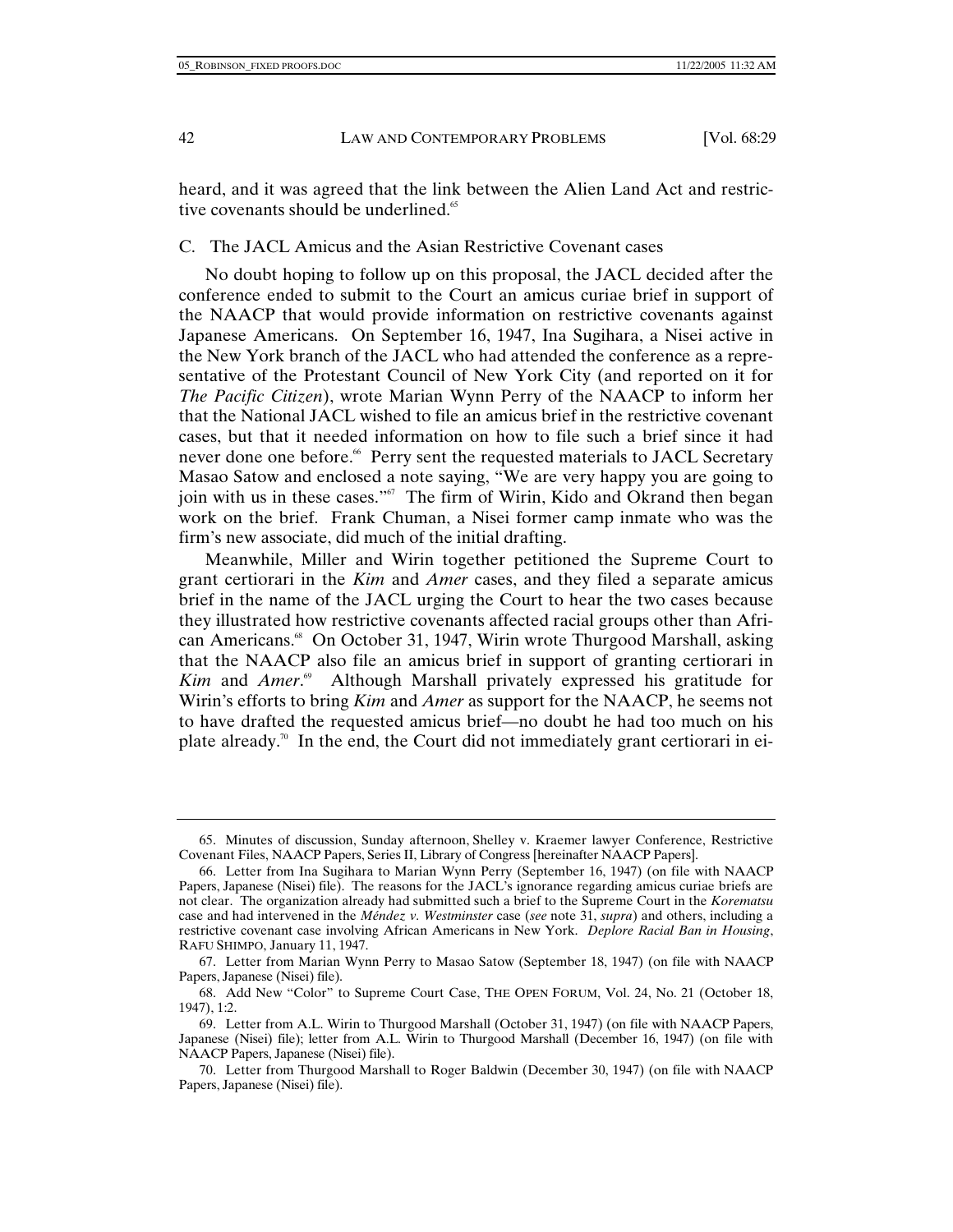ther *Kim* or *Amer*, and the decisions in *Shelley v. Kraemer* and *Hurd v. Hodge* eventually mooted those two cases.<sup>71</sup>

The JACL's brief in the restrictive covenant cases (which, for reasons that are not clear, was nominally addressed only to *Hurd v. Hodge*) was filed on December 1, 1947. In it, Wirin, Kido, Okrand, and Chuman described how restrictive covenants were used to discriminate against Japanese Americans, making it impossible for Nisei veterans to find housing for their families and forcing citizens of Japanese ancestry to live in overcrowded and unhealthy "little Tokyo" areas.<sup>72</sup> Charles H. Houston, attorney for Hurd, apparently believed that the information presented by the JACL about restrictive covenants in South Pasadena and the attempts to turn the South San Francisco peninsula into an allwhite area was of sufficient importance that he cited the JACL brief in the petitioner's reply brief in *Hurd*. No other amicus received a similar compliment.<sup>73</sup>

## D. The Justice Department Amicus

During Fall of 1947, twenty-eight organizations filed amicus briefs supporting the NAACP's position in *Shelley v. Kraemer* and *Hurd v. Hodge*. Many of these, such as the ACLU and the American Jewish Congress, were groups that had filed amicus briefs in *Oyama*. One crucial supporter, the United States Justice Department, had not.<sup>74</sup> In November 1947, U.S. Attorney General Tom Clark agreed to have the federal government file an amicus brief against the enforcement of restrictive covenants. Clark's decision was heavily publicized, since it marked the first time the Justice Department had ever intervened as amicus curiae in a civil rights case. The decision to file a brief was the product of a complex set of factors, including political calculation regarding the upcoming presidential election, internal lobbying by officials in the Justice Department and the Indian Bureau (which opposed restrictive covenants against Native Americans), and the Report of the President's Committee on Civil Rights, which called for the banning of restrictive covenants.<sup>75</sup> The treatment of the Japanese Americans also may have played a role in Clark's decision. Clark had

<sup>71</sup>*. Id*.; *see also Supreme Court Declares Restrictive Covenant Out*, RAFU SHIMPO, May 3, 1948 at  $1:5-6.$ 

<sup>72</sup>*. National JACL Will Enter Restrictive Covenant Cases Before U.S. Supreme Court*, PACIFIC CITIZEN, September 29, 1947.

 <sup>73.</sup> Brief of the Japanese American Citizens League, amicus curiae, Hurd v. Hodge, 334 U.S. 24 (1948) at 8, *cited in Hurd* reply brief at 6. Houston also referred during oral argument to the *Kim* and *Amer* cases.

 <sup>74.</sup> There is some evidence that the Justice Department considered and rejected the filing of such a brief in the *Oyama* case. *See* Remarks by Phineas Indritz, in Minutes of Discussion, Sunday Morning, *Shelley v. Kraemer* Lawyer Conference, Restrictive Covenant Files, NAACP Papers. *See also* Letter from Philleo Nash to David K. Niles (April 8, 1947) (on file with Philleo Nash papers, Harry S. Truman Library, Independence, MO, Correspondence file).

 <sup>75.</sup> On Clark's role in the government's decision to file an amicus, see KLUGER, *supra* note 64, at 252-53; Philip Elman (Interviewed by Norman Silber), *The Solicitor General's Office, Justice Frankfurter, and Civil Rights Litigation, 1946-1960: An Oral History*, 100 HARV. L. REV. 817, 818-20 (1987).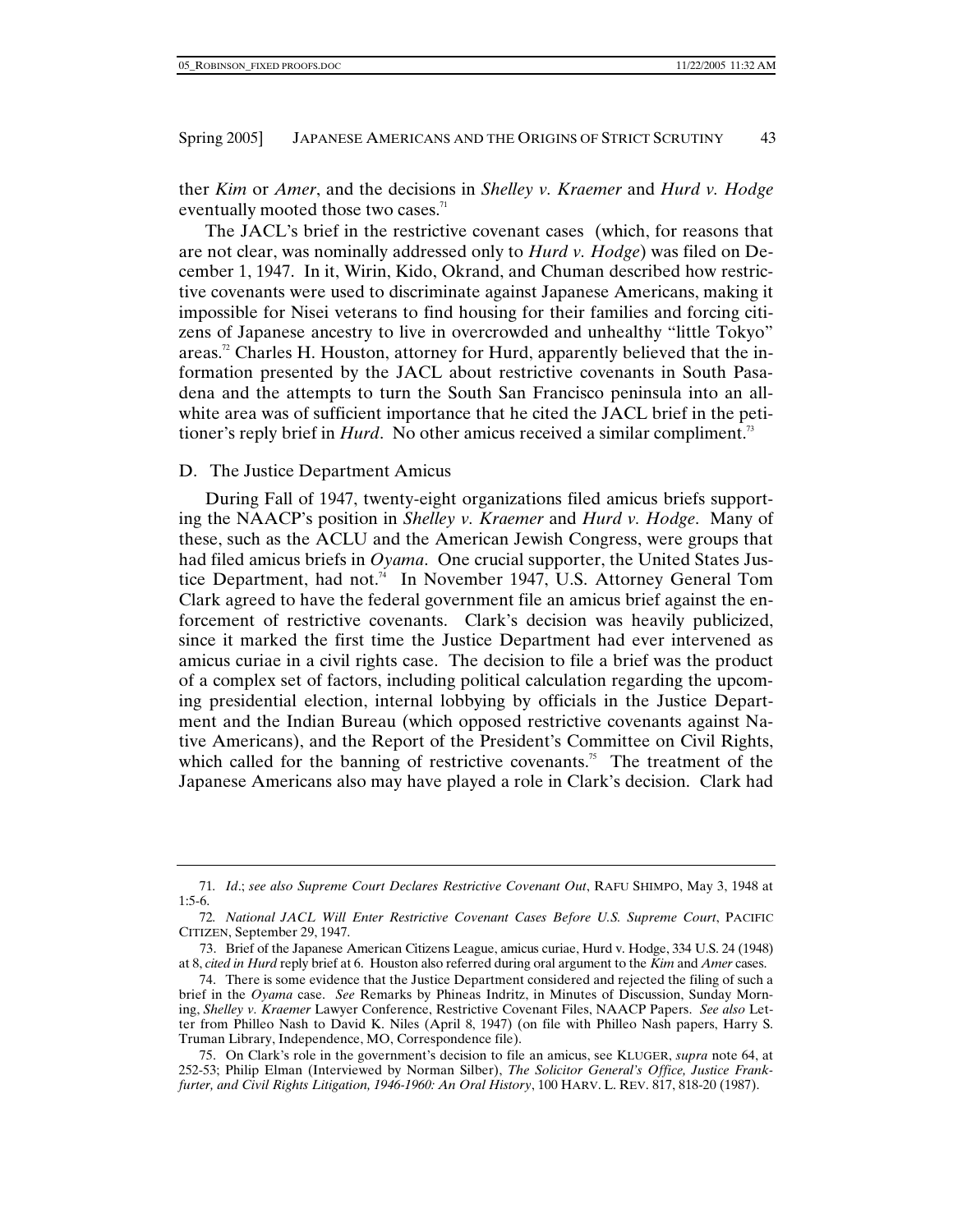been a central participant in formulating the West Coast evacuation policy during Spring 1942, and he later publicly expressed his remorse over his actions.<sup>76</sup>

In any event, the government's amicus brief, which declared that judicial enforcement of restrictive covenants was contrary to the public policy of the United States, referred prominently to the wartime Japanese American cases in its argument. It cited not only the language from *Hirabayashi* about race-based distinctions in law being "odious to a free people," but also quoted, as the JACL had done shortly before in its *Oyama* brief, from the passage in the *Korematsu* opinion to describe the "attitude" the Supreme Court should adopt in dealing with state action based on racial distinctions:

[A]ll legal restrictions which curtail the civil rights of a single racial group are immediately suspect. That is not to say that all such restrictions are unconstitutional. It is to say that courts must subject them to the most rigid scrutiny. Pressing public necessity may sometimes justify the existence of such restrictions; racial antagonism never can.

The government's brief concluded that since distinctions based on race or color were constitutionally invidious and could be justified, if at all, only by "the weightiest countervailing interests," the Court should make the most searching inquiry into the sufficiency of any grounds asserted to justify racially discriminatory legislation.<sup>78</sup> The government asked the Court to apply this doctrine and thereby strike down judicial enforcement of restrictive covenants.79

#### E. *Shelley* and *Hurd*

On May 3, 1948, the Court issued its decisions in *Shelley v. Kraemer* and *Hurd v. Hodge*. By a 6-0 margin (Justices Reed, Jackson, and Rutledge recused themselves from both cases, presumably because they owned property subject to restrictive covenants), the Court determined that restrictive covenants based on race or ancestry violated the Equal Protection Clause of the Fourteenth Amendment and were thereby unenforceable in the courts.<sup>80</sup> Chief Justice Vinson's unanimous opinion in *Shelley* relied heavily on his recent majority opinion in *Oyama* (which it cited in two places), particularly in its central conclusion, namely that any government action "which denied equal enjoyment of property rights to a designated class of citizens of specified race and ancestry, was not a legitimate exercise of the state's police power but violated the guaranty of the equal protection of the laws."81 While the petitioners in *Shelley* and *Hurd* were African Americans—although Hurd himself insisted he was a Mohawk In-

<sup>76</sup>*. See*, *e.g.*, Tom C. Clark, *Preface*, to CHUMAN, *supra* note 34, at vii.

 <sup>77.</sup> Brief for the United States as amicus curiae at 48, 53, Shelley v. Kraemer, 334 U.S. 1 (1948) (Nos. 47-72, 47-87, 47-290, 47-291).

 <sup>78.</sup> *Id*. at 54

<sup>79</sup>*. Id*. Solicitor General Philip Perlman reaffirmed this position when he stated during oral argument before the Supreme Court that restrictive covenants affected "the lives, health and well-being of not only millions of Negroes but of Jews, Chinese and Japanese." There was no detectible irony in the Justice Department's use of the *Korematsu* case, which it had defended barely two years earlier, to press the Court to defend equal rights for minorities, including Japanese Americans.

 <sup>80.</sup> Shelley v. Kraemer, 334 U.S. 1 (1948).

<sup>81</sup>*. Id*. at 21.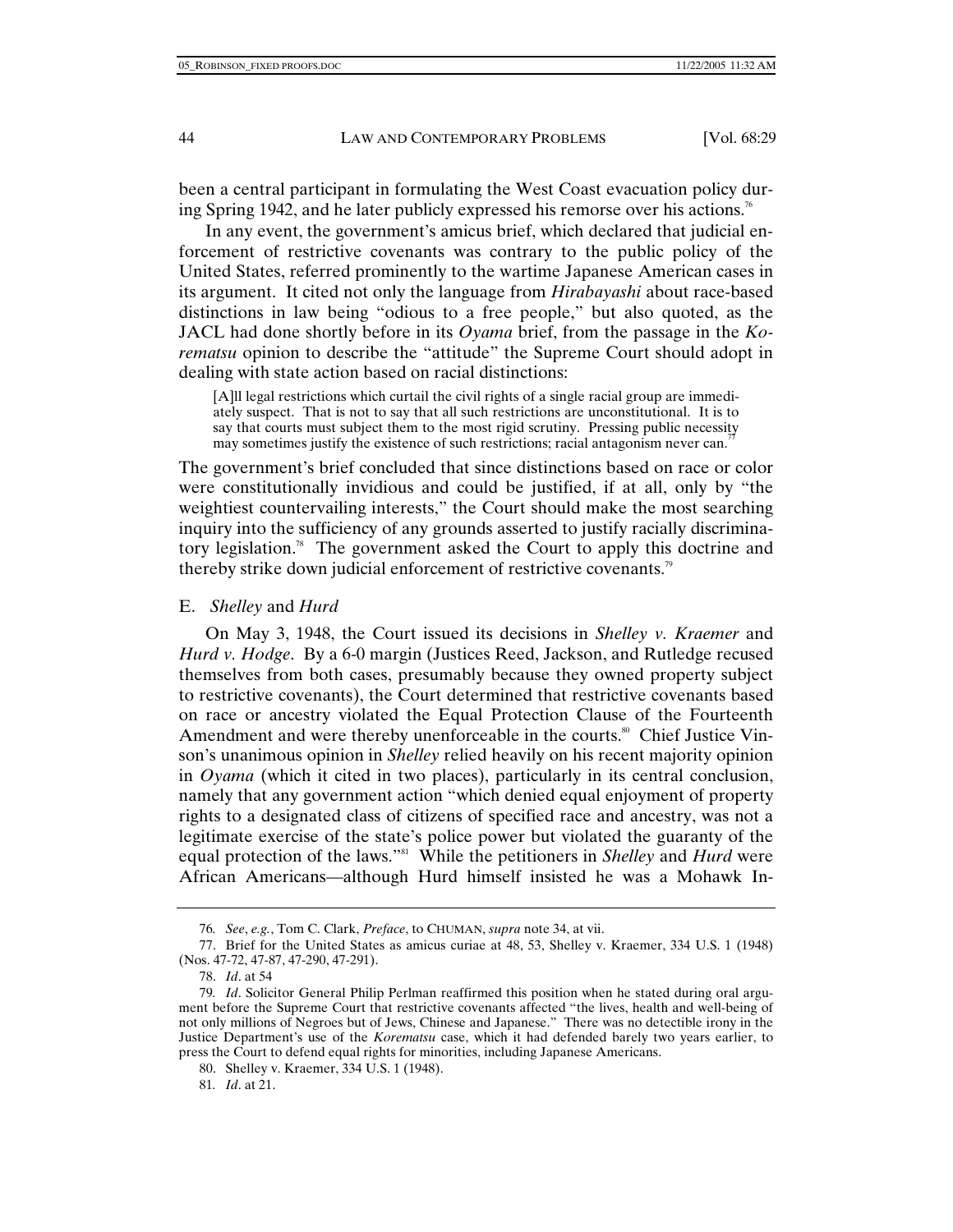dian<sup>82</sup>—the Court acknowledged in a footnote its understanding that restrictive covenants were used to discriminate against various groups, including "Japanese."83 Indeed, the covenant at issue in *Shelley* explicitly banned use by "people of the Negro or Mongolian race."84

The companion opinion in *Hurd* reached the same result as *Shelley*. However, since *Hurd* involved the District of Columbia, whose residents were not protected by the Fourteenth Amendment, the Court reached its decision on other grounds. The plaintiffs had sought to persuade the Court that the Due Process Clause of the Fifth Amendment encompassed a guarantee of equal protection similar to that of the Equal Protection Clause of the Fourteenth Amendment. For this purpose, the *Hurd* plaintiffs cited both *Hirabayashi* and *Korematsu*, which had been decided on the basis of the Fifth Amendment. However, the Justices were not ready to explore this issue, which they stated was unnecessary in order to decide the case. Instead, the Court premised its conclusion on a federal statute, the Civil Rights Act of 1866, which had expressly provided that all citizens had equal rights to "real and personal property."<sup>85</sup>

# $\overline{\mathbf{V}}$

# THE TAKAHASHI CASE

#### A. Background and Lower Court Decisions

A third case, *Takahashi v. California Fish and Game Commission*, 86 further extended the evolution of strict scrutiny. Torao Takahashi was one of approximately 700 licensed Issei commercial fishermen who worked in California in the years before World War II. In 1943, while Takahashi and the rest of the West Coast Japanese Americans were incarcerated in camps, the California legislature amended its Fish and Game Law to bar all "Japanese aliens" from obtaining fishing licenses. The clear purpose of the new law, which was part of the wave of anti-Japanese legislation introduced in the legislature during that year, was to express hostility toward the Japanese Americans and to discourage them from returning to California following their release from the camps by making it impossible for them to practice their trade. In 1945, amid concerns that the statute unconstitutionally singled out Japanese aliens, the legislature amended its wording to deny fishing licenses to "aliens ineligible to citizenship," among whom Japanese were effectively the only representatives. In 1945, after Takahashi returned to California and was denied a fishing license, the JACL and the Southern California Japanese Fishermen's Association together agreed to spon-

 <sup>82.</sup> Hurd v. Hodge, 334 U.S. 24, 27 n.2 (1948).

<sup>83</sup>*. Shelley*, 334 U.S. at 21 n.26.

<sup>84</sup>*. Id*. at 5.

<sup>85</sup>*. Hurd*, 334 U.S. at 30-31.

 <sup>86. 334</sup> U.S. 410 (1948).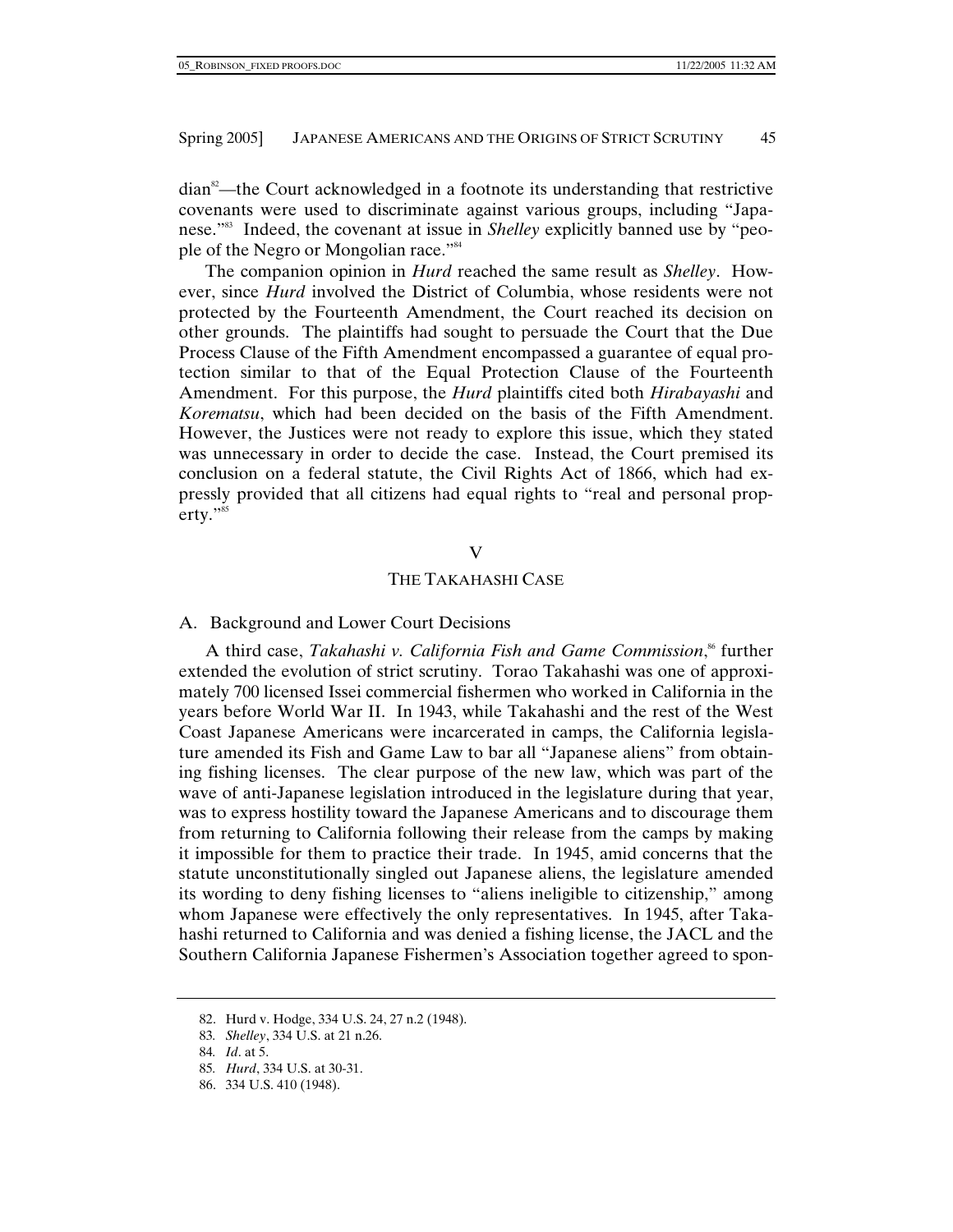sor a test case, and A.L. Wirin, assisted by his partners John Maeno and Saburo Kido, served as counsel.<sup>87</sup>

Unlike the Oyamas, Takahashi was initially victorious. In 1946, the Los Angeles County Superior Court ruled that Takahashi had a constitutional right to fish outside the three-mile belt representing the state's territorial waters. The Superior Court bitingly characterized the law as an effort to conceal anti-Japanese discrimination, "the thin veil used to conceal a purpose being too transparent."88 The State appealed to the California Supreme Court, which in October 1947 overturned the Superior Court's decision. By a narrow 4-3 vote, the high court ruled that the state had a proprietary interest in the fish in its ocean waters and could constitutionally restrict fishing licenses to citizens and aliens eligible for citizenship in order to preserve its natural resources.<sup>89</sup> This decision attracted widespread negative comment in the national press. The President's Committee on Civil Rights called for the statute's repeal.<sup>90</sup>

# B. The Cert Petition and the Search For Allies

Wirin waited to decide whether to appeal *Takahashi* until the Court had ruled on the *Oyama* case.<sup>91</sup> Once the Court did so, the appeal was a foregone conclusion. The main opinion in *Oyama* (no doubt in order to build a majority more easily) had confined its analysis to citizens and had deliberately avoided deciding whether race-based discrimination against aliens violated the Fourteenth Amendment. Still, four of the justices in the *Oyama* majority already had joined in concurring opinions stating that discrimination against Japanese aliens on the basis of race or ancestry violated the Equal Protection Clause of the Fourteenth Amendment. Indeed, in his concurring opinion, Justice Black had pointed to the statute in *Takahashi* as an example of such discrimination against Japanese aliens.<sup>92</sup> Thus, even before the Supreme Court acted on a petition for certiorari, there appeared to be four justices ready to rule in the JACL's favor.

Nevertheless, Wirin was taking no chances. In October 1947, at the same time he wrote Thurgood Marshall about the *Kim* and *Amer* cases, he also informed Marshall that *Takahashi* had been decided in California and was being appealed to the Supreme Court. He asked that the NAACP prepare an amicus brief in support of granting certiorari. On December 31, 1947, Samuel Ishikawa of the JACL's Anti-Discrimination Committee met with Marian Wynn Perry of

 <sup>87.</sup> CHUMAN, *supra* note 34, at 230-31; *see also* Lilian Takahashi Hoffecker, *A Village Disappeared*, 52 AMERICAN HERITAGE 64, 64-71 (2001).

 <sup>88.</sup> Takahashi v. Fish and Game Comm'n., *cited in* Brief of the Japanese American Citizens League, amicus curiae at 42, *Takahashi* (No. 47-533); *see also* Robert Kirsch, *Judge Orders Issuance of Fishing License to Issei: Rules Ban is Unconstitutional*, RAFU SHIMPO, June 14, 1946 at 1:5-6.

 <sup>89.</sup> Takahashi v. Fish & Game Comm'n, 185 P.2d 805 (1947).

 <sup>90.</sup> United States President's Committee on Civil Rights, TO SECURE THESE RIGHTS 162 (1947).

<sup>91</sup>*. Ask Supreme Court Hearing on Takahashi Case Testing California Fish, Game Code*, PACIFIC CITIZEN, January 17, 1948 at 1:1-2.

 <sup>92.</sup> Oyama v. California, 332 U.S. 633, 648 (1948).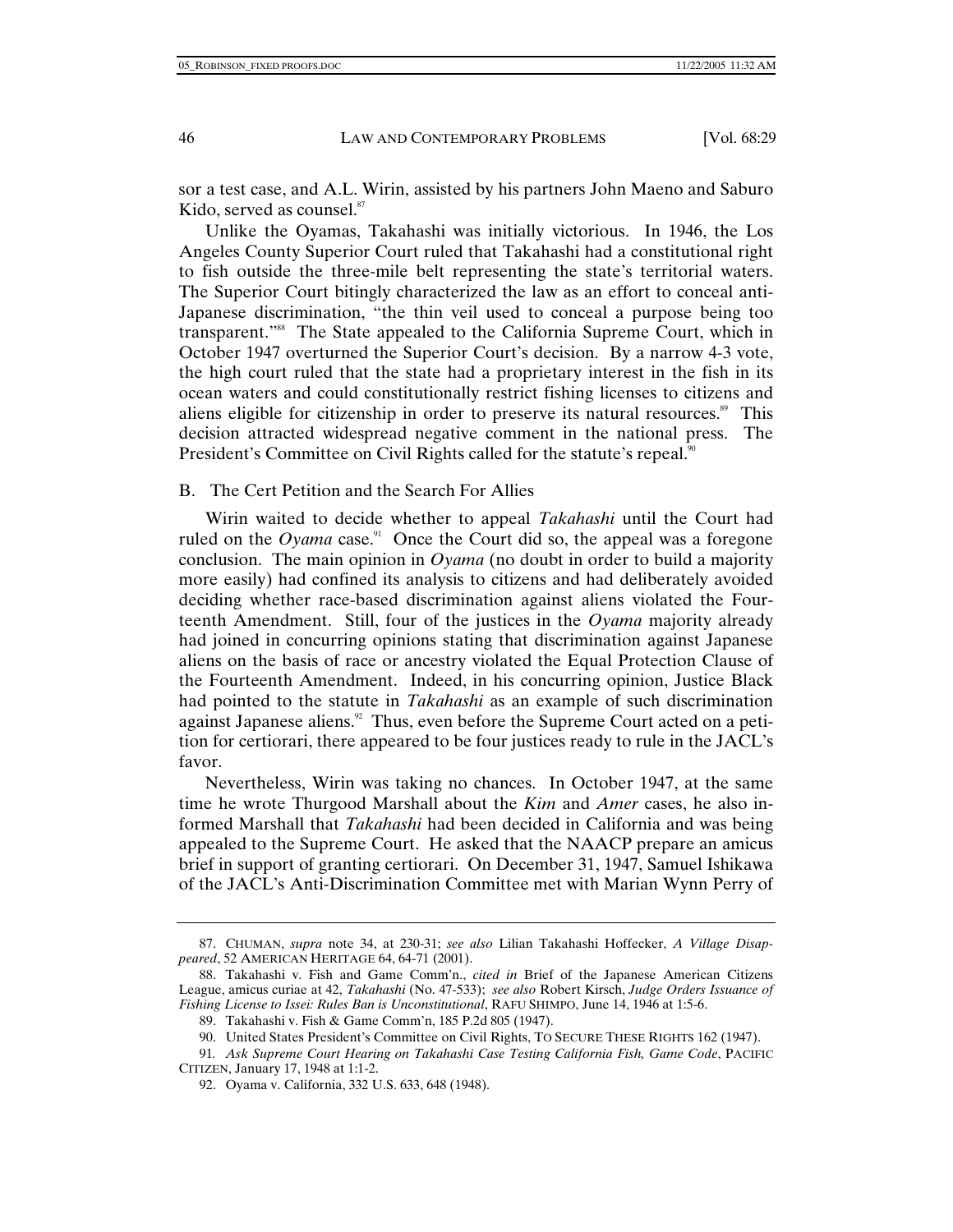the NAACP and repeated Wirin's request. Ishikawa then proposed that the NAACP contact the U.S. Attorney General to urge the government to submit an amicus brief, as it had in *Shelley*. 93 Solicitor General Philip Perlman, cheered by the positive reception of the government's *Shelley* brief, was inspired to intervene on behalf of Japanese Americans.<sup>94</sup> In February 1948, Perlman wrote to the JACL lawyers that the government had decided to file a brief in support of their case. The *Takahashi* case, Perlman said, "raises civil liberties issues of such national importance and affecting such a large number of persons as to warrant intervention by the Government."<sup>95</sup> Thus, barely three years after the *Korematsu* decision, the same Justice Department that had defended mass violation of the civil liberties of Japanese Americans now was officially committed to their defense. Ishikawa thereafter wrote Perry to express the JACL's gratitude to the NAACP for its lobbying of the Attorney General.<sup>96</sup>

## C. Comparison of the JACL, NAACP, and Justice Department Briefs

In March 1948, the Supreme Court granted certiorari in *Takahashi*. The NAACP then agreed to submit an amicus brief in support of the JACL. Both the appellant's brief and the NAACP's amicus brief, in which the National Lawyers Guild joined, argued that the California fishing law denied legal residents of the United States the opportunity to earn a living in a common occupation because of their Japanese ancestry. Like the JACL appellate brief, the NAACP brief asserted that the law was racist in purpose and effect (the NAACP lawyers pointed out that the fishing law had the same purpose and effect as the Alien Land Act that the Court had recently addressed in *Oyama*), and thus violated the appellant's rights to equal protection and due process under the Fourteenth Amendment as well as the United Nations Charter. In addition, both briefs charged that the California law improperly interfered with the supreme right of the federal government to make immigration and foreign policy, since its primary effect was to exclude aliens legally admitted to the United States from residing in the state. $\frac{97}{2}$ 

Oddly, neither the JACL nor the NAACP lawyers attempted to build on the JACL's contention in its *Oyama* brief that "pressing public necessity" was required to constitutionally justify a racially discriminatory statute, even though the Court had tacitly accepted this doctrine in its *Oyama* opinion. Rather, both

 <sup>93.</sup> Letter from A. L. Wirin to Thurgood Marshall (October 31, 1947) (on file with Collections of the Manuscript Division, Library of Congress); Memorandum to Mr. Marshall from Marian Wynn Perry (December 31, 1947) (on file with NAACP Papers, Japanese (Nisei) file).

 <sup>94.</sup> Elman, *supra* note 75, at 819-20.

 <sup>95.</sup> Letter cited in THE OPEN FORUM Vol. XXV, No. 4, 1:1. Presumably the "large number of persons" to whom Perlman [misidentified in the article as "Pearlman"] referred were not the Issei fishermen, of whom there were barely 200, but Japanese Americans and minorities generally.

 <sup>96.</sup> Letter from Samuel Ishikawa to Marian Wynn Perry (February 6, 1948) (on file with NAACP Papers, Japanese (Nisei) file).

 <sup>97.</sup> Motion and Brief for the National Association for the Advancement of Colored People as amicus curiae, *Takahashi* (No. 47-533); Brief for Petitioner, *Takahashi* (No. 47-533).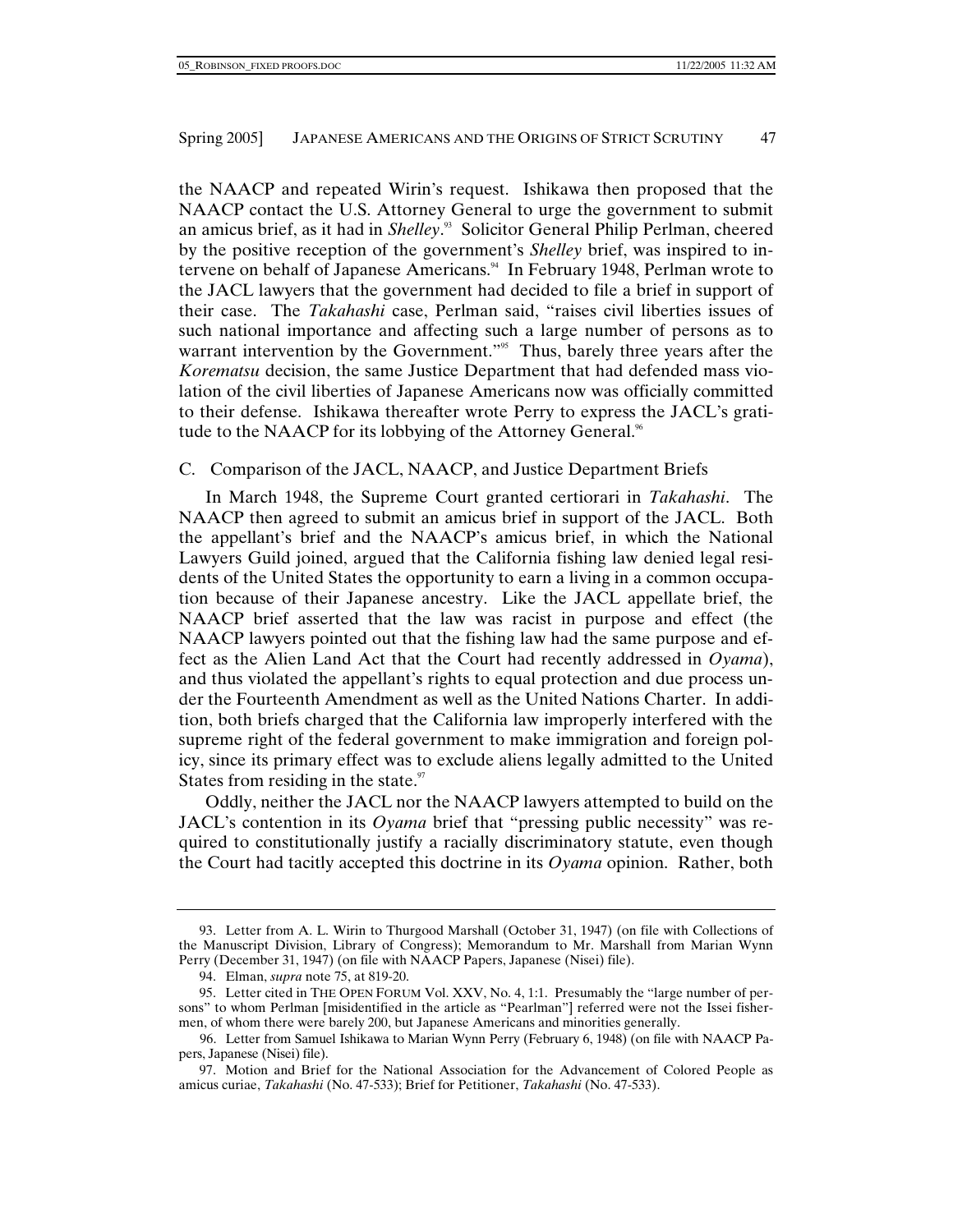the JACL and the NAACP lawyers held to the less rigorous legal standard of whether the law's racial distinctions bore a "rational relationship" to its purpose. Both briefs devoted much of their argument to demonstrating that there was no rational relationship between preventing Japanese aliens from commercial fishing and the state's ostensible interest in conservation.<sup>98</sup>

In contrast, the argument for a higher standard and heightened scrutiny was put forward in a short amicus by the Justice Department. As in its *amicus* brief in *Shelley*, written two months before, the Department took the position in its *Takahashi* brief that any racial classifications were prima facie invalid and that the state had an obligation to justify any race-based legislation under the Fourteenth Amendment. Courts meanwhile should subject any purported justification to the "most searching inquiry." The Justice Department thus called upon the Court to exercise heightened scrutiny of the California fishing law because it involved a race-based classification, and to overturn it because California could not show, as *Korematsu* demanded, that the law was required by "pressing public necessity."99

# D. *Takahashi* and its Influence

On April 22 and 23, 1948, the Court heard oral argument in *Takahashi*. As in *Oyama*, Dean Acheson served as Chief Counsel for the JACL. Six weeks later, on June 7, 1948, the Court announced its decision. The same justices who previously had voted with the majorities in *Oyama* and in *Shelley* (plus Burton, who had dissented in *Oyama*, and Rutledge, who had recused himself in the restrictive covenant cases) struck down the California fishing law. Justice Black, writing for the majority, held that the protection of the Fourteenth Amendment extended to aliens as well as citizens. $100$  Black based his opinion on the rights of aliens under the Fourteenth Amendment. In addition, he agreed with petitioner's claims that a state law infringed on the federal government's exclusive authority over immigration when it prevented an alien lawfully admitted to the United States from earning a living in the same manner as other residents of the state. Finally, Black stated, he was unable to find any "special public interest" in support of California's discriminatory fishing law that would serve as a legitimate basis for upholding it.<sup>101</sup> Although he refused to address the question whether the law was prompted by racial hostility against the Japanese, he "vigorously denied" that it was simply a conservation measure.<sup>102</sup> Although Black played down the racial aspects of the case, Murphy issued a concurring opinion,

 <sup>98.</sup> *Id*.

 <sup>99.</sup> Brief for the United States as amicus curiae at 5-6, *Takahashi* (No. 47-533).

<sup>100</sup>*. Takahashi*, 334 U.S. 410. Although Black had expressed this conclusion in his concurring opinion in *Oyama*, his *Takahashi* opinion cited not *Oyama* on this point but the Court's barely month-old decision in *Hurd v. Hodge*.

<sup>101</sup>*. Id*. at 419.

<sup>102</sup>*. Id*. at 421.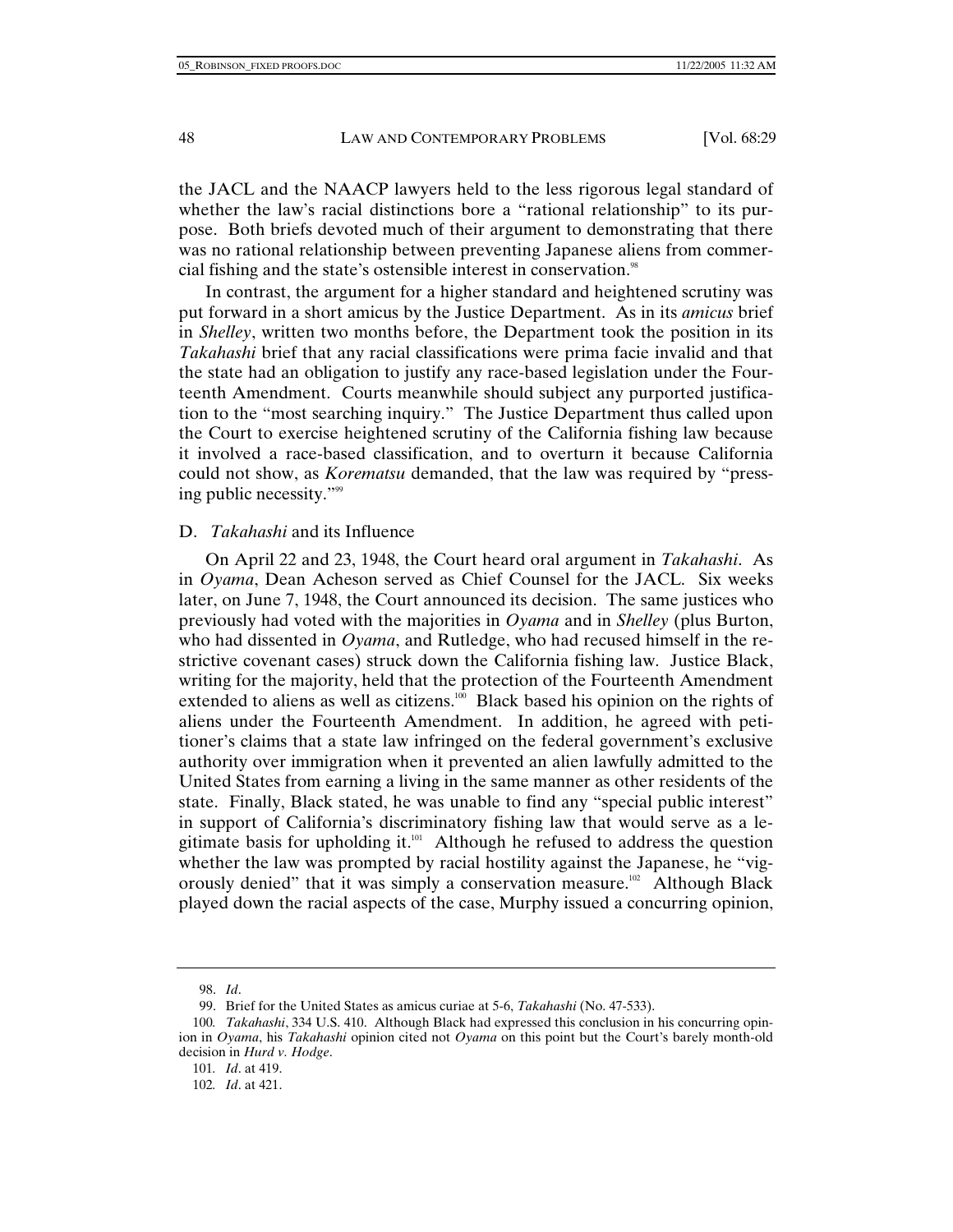as in *Oyama*, that provided an extended exposition of the anti-Japanese history of the fishing law and the racist intent of the lawmakers.

The *Takahashi* victory halted California's long history of legal discrimination against Japanese aliens, although the Issei did not attain full equality until 1952, when Congress passed the McCarran-Walter Immigration Act. The Act removed all racial and national restrictions on the naturalization of immigrants, thus eliminating in a stroke the category of "aliens ineligible to citizenship." A far more lasting product of the case was its contribution to the development of the "strict scrutiny" doctrine as a weapon in eliminating Jim Crow, as Thurgood Marshall recognized in an article published shortly afterwards.<sup>103</sup>

#### VI

# THE SCHOOL SEGREGATION CASES

# A. The NAACP's Campaign Against Inequality

By the time the *Takahashi* case was argued, NAACP lawyers were reaching the end stages of a long-term legal assault on racial segregation. According to the Supreme Court's then-prevailing "separate but equal" doctrine, first enunciated in the 1896 case *Plessy v. Ferguson*,<sup>104</sup> racial segregation was not unconstitutional as long as the separate facilities provided were "substantially equal." Beginning in the 1930s, NAACP lawyers, following a plan developed by Nathan Margold, decided that public education would be a promising field for litigation because public schools involved a heavy investment by states and because the inequalities in segregated education were so apparent. In the mid-1930s, then-NAACP Chief Counsel Charles H. Houston decided as a first step to fight educational inequality without directly addressing *Plessy* by challenging the exclusion of African Americans from higher education. Successful court suits would establish a record and a momentum in favor of nonsegregated equality by forcing Southern states either to admit blacks to white institutions or maintain a prohibitively expensive dual educational system. In 1938, the NAACP won its first Supreme Court victory in the educational field in *Missouri ex rel Gaines v. Canada*. 105 The Court ordered the University of Missouri's Law School to admit Lloyd Gaines, an African American, since it maintained no law school for blacks.106

 <sup>103.</sup> Thurgood Marshall, *The Supreme Court as protector of Civil Rights: Equal Protection of the Laws*, 275 ANNALS AM. ACAD. POL. & SOC. SCI. 101, 101-10 (1951), *reprinted in* THURGOOD MARSHALL: HIS SPEECHES, WRITINGS, ARGUMENTS, OPINIONS, AND REMINISCENCES 116, 119-21 (Mark V. Tushnet, ed., 2001).

 <sup>104. 163</sup> U.S. 537 (1896).

 <sup>105. 305</sup> U.S. 337 (1938).

 <sup>106.</sup> KLUGER, *supra* note 64, at 195-213; MARK V. TUSHNET, THE NAACP'S LEGAL STRATEGY AGAINST SEGREGATED EDUCATION, 1925–1950, 70-77 (1987).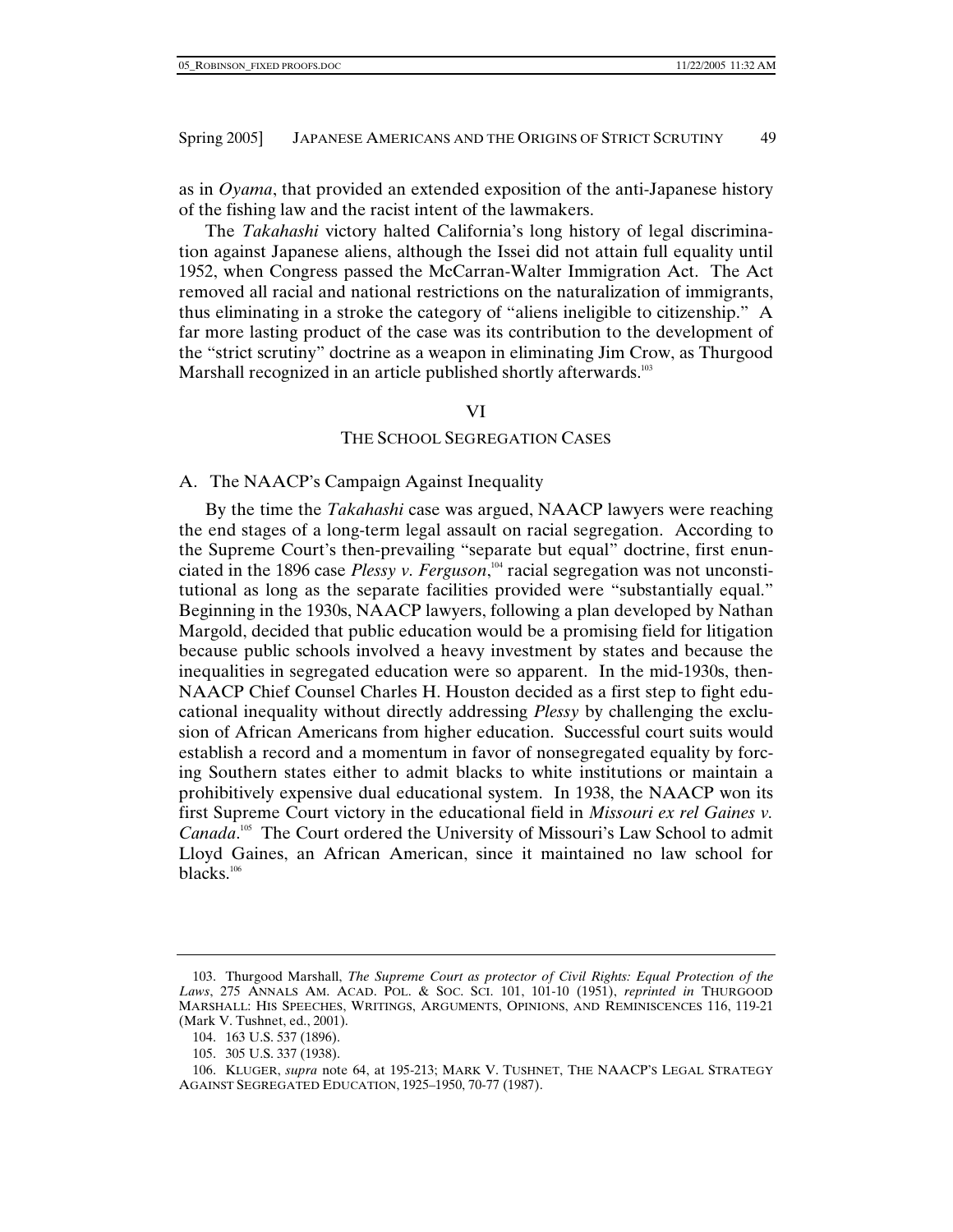## B. The Postwar Graduate School Cases

After the end of World War II, the NAACP expanded its efforts to secure the admission of African Americans to graduate and law schools. In 1948, the Court issued a per curiam opinion in *Sipuel v. Board of Regents of University of*  Oklahoma,<sup>107</sup> reaffirming its ruling in *Gaines* that a state must provide to all persons facilities equal to those it provided for whites, and ordering that it must provide those facilities as soon as it did so for whites. Following this victory, the NAACP brought two further cases, *McLaurin v. Oklahoma*<sup>108</sup> and *Sweatt v. Painter*, 109 which grew out of the Court's rulings in *Gaines* and *Sipuel*. *McLaurin* involved an African American who had been admitted to the University of Oklahoma's School of Education, but who, once inside, was made to sit in a separate area of his classroom (originally in an alcove, later in a cordoned-off row of seats) and restricted to his own special assigned table in the school's cafeteria and library. *Sweatt* concerned another African American, Heman Marion Sweatt, who had applied for admission to the University of Texas Law School. In order to avoid being forced to admit him, Texas state authorities had established a separate law school for blacks in a "temporary" location in the basement of the state's capitol in Austin.<sup>110</sup>

# C. *McLaurin*: The NAACP JACL Briefs

On January 7, 1949, the NAACP held a conference of civil rights lawyers and supporting organizations on the upcoming *McLaurin* and *Sweatt* cases. A number of liberal, labor, and Jewish groups were invited, with the JACL being the only non-black racial minority organization included.<sup>111</sup> As in the restrictive covenant cases, the NAACP sought to coordinate strategies and encourage the writing of amicus briefs. The JACL complied with a short brief (which was formally addressed only to *McLaurin*) signed by Edward Ennis, the former Justice Department lawyer who had been named JACL Counsel, as well as by a group of fifteen Nisei lawyers listed as "of counsel" (including Minoru Yasui, whose conviction for disobeying wartime evacuation orders had been upheld by the Supreme Court simultaneously with the *Hirabayashi* decision).<sup>112</sup> The JACL brief stated that separate facilities for blacks and other racial minorities were never equal in practice and asked the Court to overturn the *Plessy* "separate but equal" doctrine on that basis. Subtly connecting Jim Crow with the wartime

 <sup>107. 332</sup> U.S. 631 (1948).

 <sup>108. 339</sup> U.S. 637 (1950).

 <sup>109. 339</sup> U.S. 629 (1950).

 <sup>110.</sup> TUSHNET, *supra* note 102, at 126.

<sup>111</sup>*. Sweatt v. Painter* file, schools cases, legal file, Series II NAACP Papers. Although the JACL had no direct involvement in the schools cases before the conference, A.L. Wirin had argued a case involving the segregation of Mexican American schoolchildren in Texas (in connection with which he borrowed from Thurgood Marshall the lower court transcript in *Sweatt* as a reference) and the JACL brief in *Takahashi* used *Sipuel* as its precedent for a Supreme Court remand to a lower court.

 <sup>112.</sup> Brief of the Japanese American Citizens League as amicus curiae, McLaurin v. Oklahoma State Regents for Higher Education, 339 U.S. 637 (1950) (No. 49-34).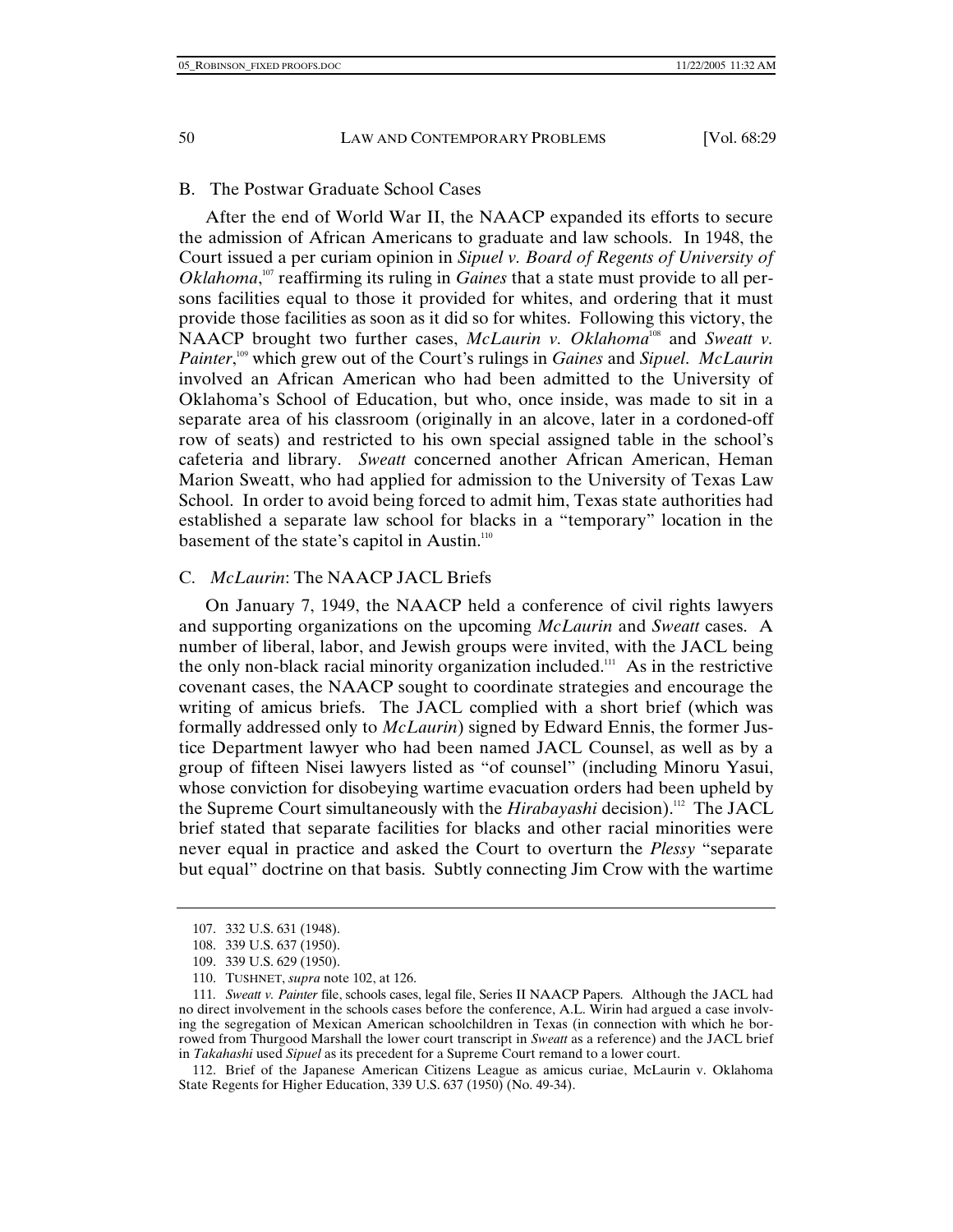internment cases, the brief further argued that "[d]uring the recent war hostilities an unfortunate and mistaken exercise of the war power involving racial discrimination was allowed as a temporary emergency matter" but that "since the end of hostilities racial discrimination by governmental action has been consistently condemned as unconstitutional." As evidence of this trend, the brief cited *Oyama*, *Shelley*, and *Takahashi*. 113

Meanwhile, in its appellant's brief in *McLaurin*, the NAACP lawyers adopted for the first time a version of the "strict scrutiny" argument that the JACL had first put forward and the Justice Department had subsequently expanded. The NAACP brief argued that laws involving racial or religious classifications were subject to a special test. "In the absence of an overwhelming public necessity, this Court has never allowed governmental regulation of this constitutionally preferred area and has nullified all such unreasonable and irrational classifications."114 The NAACP contended that in the matter at hand the state had not and could not show the clear and "overwhelming public necessity" required to legitimize racial classifications. As the JACL had done in *Oyama*, and the Justice Department had done in *Shelley* and *Takahashi*, the NAACP held that governmental action based on race or color bore a presumption of unconstitutionality. In support of this assertion, it cited large sections from the "recent decisions" of *Hirabayashi*, *Korematsu*, *Oyama*, and *Takahashi* and their concurrences to show that "racial distinctions have incurred such constitutional odium" as to be "presumptively void."

# D. *McLaurin* and *Sweatt*: The Supreme Court Decisions

On June 5, 1950, the Supreme Court unanimously ruled in favor of the African American petitioners in both *McLaurin* and *Sweatt*, finding in both cases that the education being offered to the petitioners was not equal to that of whites and thus violated the Fourteenth Amendment's Equal Protection Clause. Since the Court found that the facilities were unequal, it did not explicitly address whether the *Plessy* doctrine was wrong or irrelevant. However, significantly for the NAACP position, the Court concluded in *Sweatt* that equality of schooling rested in part on "intangible" factors such as a school's reputation and the opportunity to exchange ideas with other students, and in *McLaurin* that no matter how nominal the differences were in the facilities afforded McLaurin and those offered to his fellow students, they signified that the state set him apart on a racial basis and thus handicapped him in his pursuit of effective graduate education. $115$ 

<sup>113</sup>*. Id*. at 3.

 <sup>114.</sup> Brief for Appellant at 30-34, *McLaurin* (No. 49-34).

 <sup>115.</sup> McLaurin v. Oklahoma State Regents for Higher Educ., 339 U.S. 637 (1950); Sweatt v. Painter, 339 U.S. 629 (1950).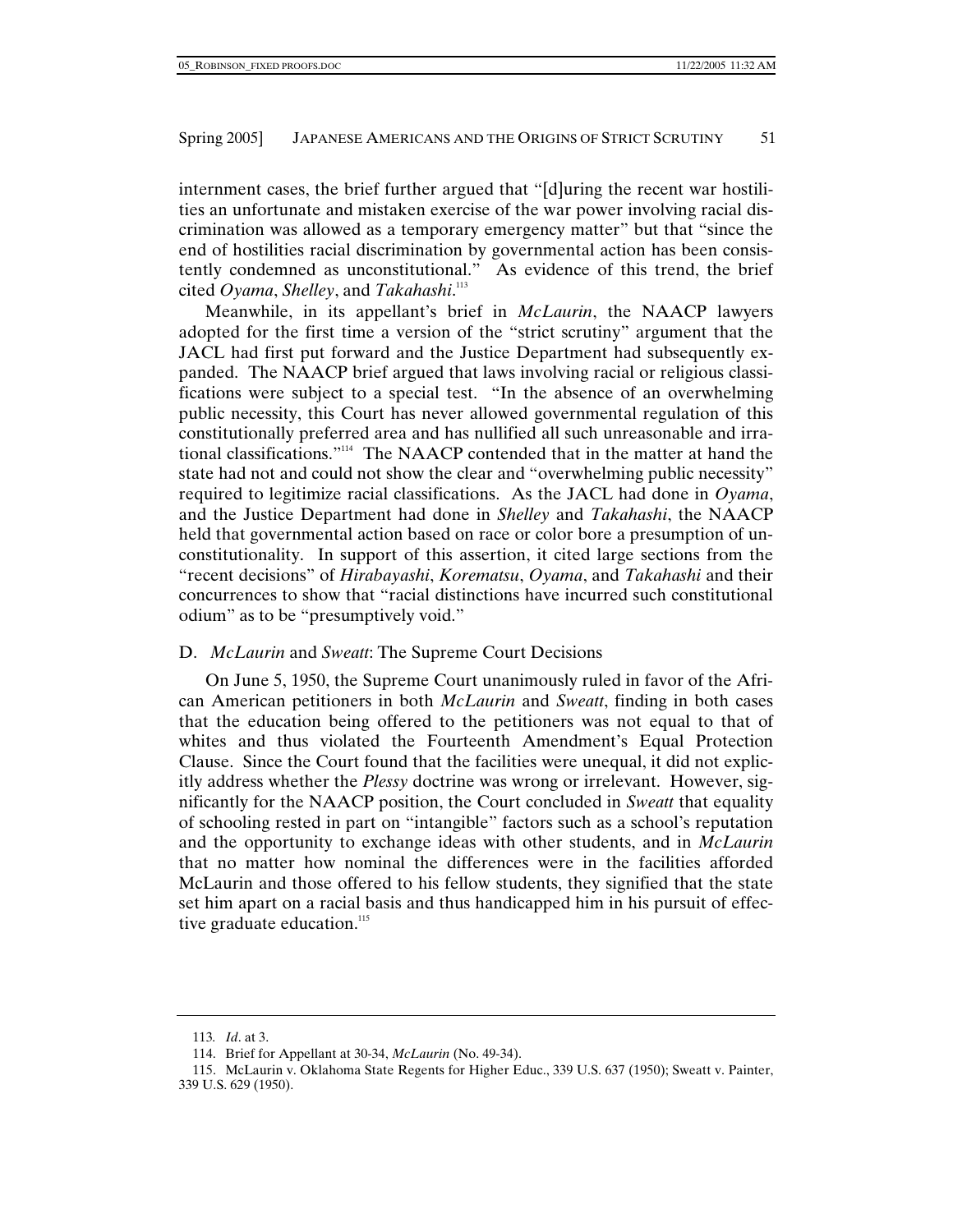## E. The School Segregation Cases—Background and Supreme Court Briefs

The way was now prepared for a direct assault on "separate but equal" in the central area of primary education. This had always been the NAACP's ultimate goal. The previous graduate school cases had affected only a very few people. The school cases the NAACP prepared to bring would affect thousands of children. In Fall 1950, Thurgood Marshall and the NAACP lawyers directed or assisted in bringing five separate lawsuits, which challenged segregation in school districts in Kansas, South Carolina, Virginia, Delaware, and the District of Columbia. The NAACP provided massive expert witness testimony from educators and psychologists on the harmful effects of segregation on African American children (notably the famous "doll" experiments of Drs. Mamie and Kenneth B. Clark). In four of the cases, the lower courts ruled that "separate but equal" education did not violate the constitutional rights of African Americans, even though the Kansas judge found that segregated schools were harmful to African American children. Only in the Delaware case did the local judicial authorities order the district schools desegregated. In 1952, the U.S. Supreme Court granted certiorari in all five cases, which were consolidated under the title of the Kansas case, *Brown v. Board of Education of Topeka, Kansas*. 116

The galaxy of appellate briefs submitted by Marshall and his colleagues on these cases included an impressive mass of sociological and psychological data. Their legal arguments against segregation resembled those in *McLaurin* and *Sweatt*. As in those briefs, the NAACP lawyers argued that the Court should exercise "strict scrutiny" in judging laws involving race or color. Since classifications based on race served no "legitimate state purpose," they were not de $fensible.<sup>117</sup>$ 

## F. *Brown v. Board of Education*: The Supreme Court Case

On December 9, 1952, the five cases that collectively comprised *Brown v. Board of Education* were argued in the U.S. Supreme Court. The Court immediately found itself deadlocked over whether the Fourteenth Amendment provided any basis on which to overrule *Plessy v. Ferguson*.<sup>118</sup> In order to clarify the issues and to gain further time to resolve its own inner conflict, the Court

 <sup>116.</sup> Brown v. Bd. of Educ., 347 U.S. 483 (1954). *See generally* KLUGER, *supra* note 64, at 543-82.

 <sup>117.</sup> The JACL did not submit a separate brief in *Brown*. Rather, in November 1952 the national JACL joined five other organizations in a consolidated amicus brief, on which Saburo Kido was listed as of counsel. A month later, the JACL Washington, D.C. branch, represented by Rikio Kumagai, joined a separate consolidated amicus brief directed at the District of Columbia case, *Bolling v. Sharpe*. Internal evidence suggests that the JACL did not take part in the writing of either brief and that the organization's presence in them was simply an expression of solidarity. The two amicus briefs were similar. Both asserted, as the NAACP briefs did, that the Court should apply strict scrutiny and thereby overturn the state and District laws at issue because they made racial distinctions in the absence of grave necessity. Brief of the American Civil Liberties Union, American Ethical Union, American Jewish Committee, Anti-Defamation League of B'Nai B'rith, Japanese American Citizens League and Unitarian Fellowship for Social Justice as amicus curiae, *Brown* (No. 52-8). Brief of the Unitarian Council on Human Rights as amicus curiae, *Bolling* (No. 4).

 <sup>118. 163</sup> U.S. 537 (1896).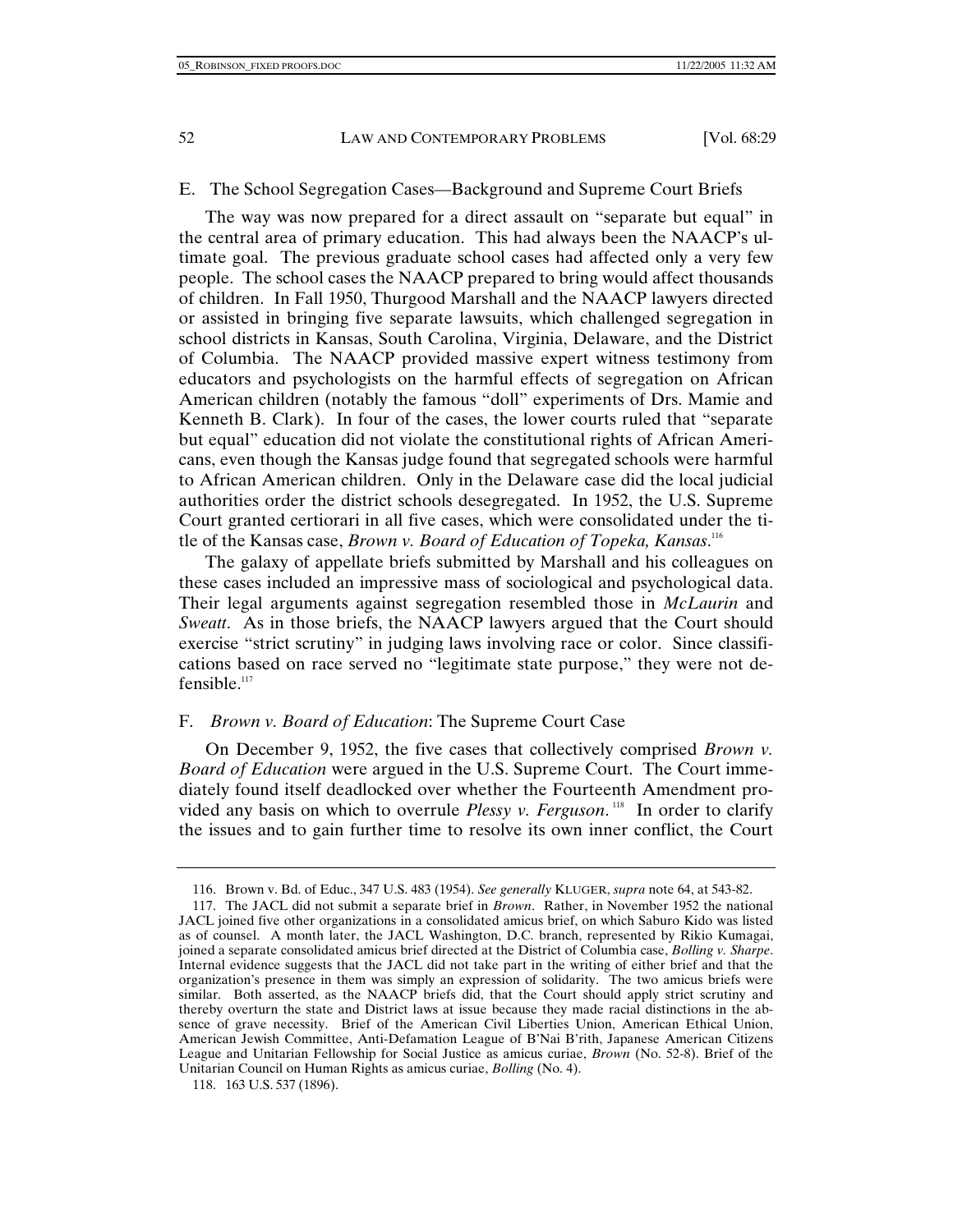asked the parties to return the following fall for reargument on the question whether the framers of the Fourteenth Amendment had intended to forbid segregated schools. In September 1953, as the two sides were preparing their briefs, Chief Justice Fred Vinson suddenly died. His replacement as Chief Justice was California governor Earl Warren.<sup>119</sup> Ironically, during Spring 1942, Warren, then California's Attorney General, had been among the principal instigators of the removal of the Japanese Americans. Although Warren never publicly discussed his wartime actions regarding Japanese Americans in the decades that followed, in his last years and in his posthumously published autobiography he expressed his profound regret over them.<sup>120</sup>

In December 1953, the *Brown* reargument took place. In their conference afterwards, the justices found a majority in support of overturning *Plessy*. In the months that followed, Chief Justice Warren prepared the opinion of the Court and successfully exerted pressure on potential dissenters to join the majority (the two most reluctant justices were Jackson and Reed, the dissenters in *Oyama* and *Takahashi*).<sup>121</sup> On May 17, 1954, the U.S. Supreme Court unanimously declared that segregated schools violated the Equal Protection Clause of the Fourteenth Amendment. The decision was not based primarily on legal precedent but on evolving standards of fair treatment and the demonstrated psychological harm imposed on African American children by segregation. As the Court declared in ringing tones: "We conclude that in the field of public education the doctrine of 'separate but equal' has no place. Separate educational facilities are inherently unequal."<sup>122</sup>

## G. *Bolling v. Sharpe* and the Establishment of Strict Scrutiny

Somewhat lost in the glare of attention over the *Brown* decision was Chief Justice Warren's opinion in the companion case, *Bolling v. Sharpe*.<sup>123</sup> In *Bolling*, as previously in *Hurd v. Hodge*, the Court had to deal with racial discrimination in the District of Columbia, where the Fourteenth Amendment did not apply. Unlike in *Hurd*, however, there was no specific statute that the Court could say prohibited racial segregation in the District's schools. The brief submitted by NAACP lawyer James Nabrit, counsel for the petitioners in *Bolling*, had taken up and built upon the argument previously made by the petitioners in *Hurd* namely, that the Due Process Clause of the Fifth Amendment barred racial distinctions in federal law the same way that the Equal Protection Clause of the Fourteenth Amendment did with regard to state law.<sup>124</sup> Warren's opinion relied

 <sup>119.</sup> KLUGER, *supra* note 64, at 582-665.

 <sup>120.</sup> EARL WARREN, THE MEMOIRS OF EARL WARREN 147-49 (1977). On Warren's role in the evacuation and subsequent attitude, see G. EDWARD WHITE, EARL WARREN: A PUBLIC LIFE 67-77 (1982).

 <sup>121.</sup> KLUGER, *supra* note 64 at 678-99.

<sup>122</sup>*. Brown*, 347 U.S. at 495.

 <sup>123. 347</sup> U.S. 497 (1954).

 <sup>124.</sup> Brief for Petitioners on Reargument at 17-18, 41-42, 60-64, Bolling v. Sharpe, 347 U.S. 497 (1954) (No. 53-8).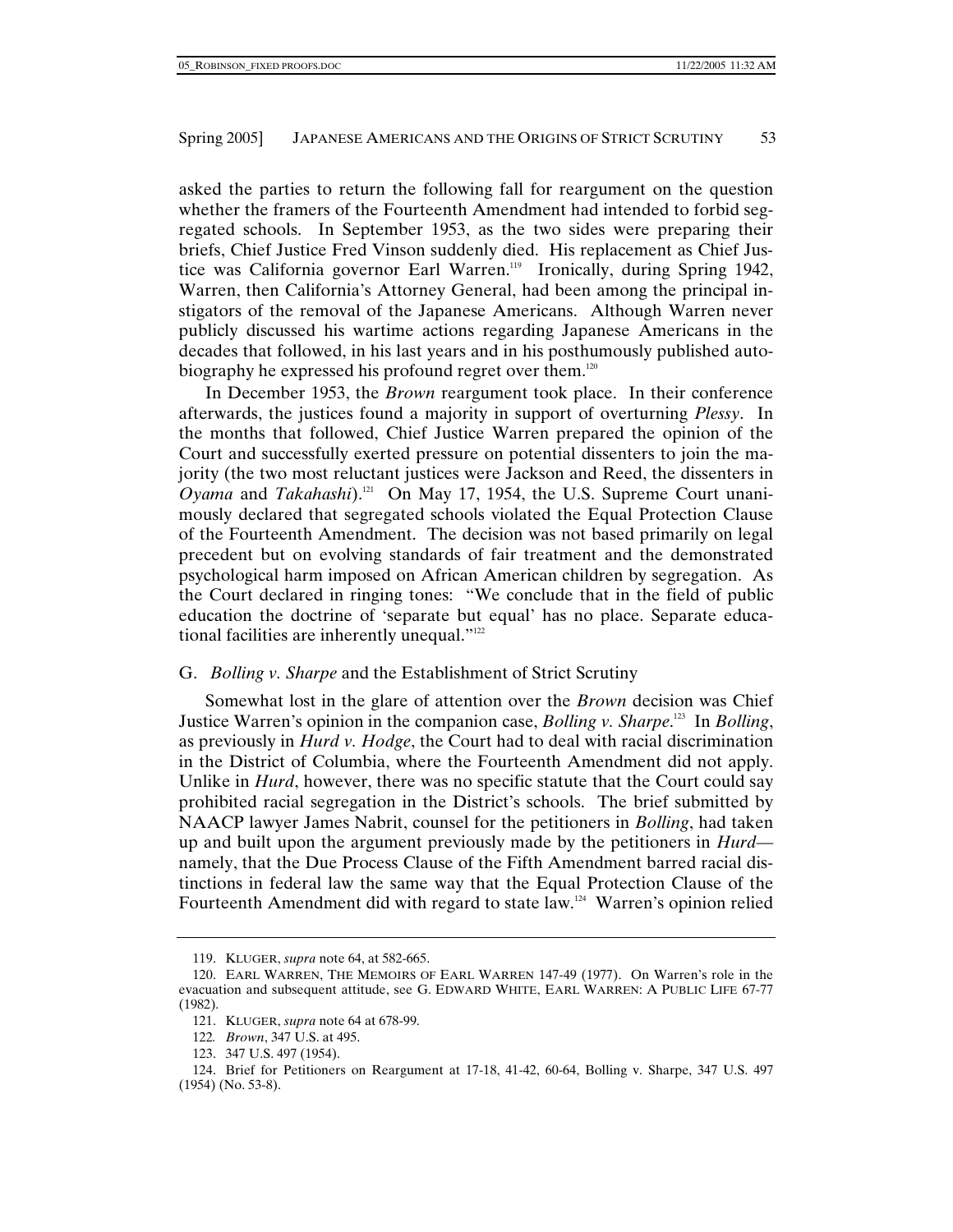on this argument. Although due process and equal protection were not mutually exclusive, Warren stated, as the first was not as explicit a guarantee as the second, both stemmed from "our American ideal of fairness," and discrimination barred under equal protection may be so unjustifiable as to violate due process. "Liberty," he continued, was not confined to "mere freedom from bodily restraint." Rather, it extended to the "full range of conduct which the individual is free to pursue, and it cannot be restricted except for a proper governmental objective." Since segregation in public schools was not reasonably related to any "proper governmental objective," it imposed an arbitrary deprivation on the liberty of African American children that violated the Fifth Amendment's Due Process Clause. In any case, Warren concluded, it would be "unthinkable" that the Constitution should impose a lesser duty on the federal government than on the states.<sup>125</sup>

In support of his assertion that segregation was not related to any legitimate governmental purpose, a more exacting standard than the preexisting "rational basis" test, Warren's opinion expressly adopted the "strict scrutiny" doctrine that first the JACL, then the Justice Department, and finally the NAACP had urged on the Court. Citing to *Korematsu* and *Hirabayashi* in a footnote, without apparent irony, the Chief Justice stated: "Classifications based solely upon race must be scrutinized with particular care, since they are contrary to our traditions and hence constitutionally suspect." Almost ten years after World War II, the man who had done so much to deprive West Coast Japanese Americans of their liberty used the cases that endorsed those shameful actions as support for ending a shameful era of segregation in the nation's public schools.<sup>126</sup>

#### VII

#### **CONCLUSION**

Both the Supreme Court's rejection of the "separate but equal" rule in *Brown* and its adoption of the "strict scrutiny" doctrine in *Bolling* are landmarks in American history. Since 1954, the "strict scrutiny" doctrine has become central to the Supreme Court's approach to racial issues. During the 1950s and 1960s, the Court relied on "strict scrutiny" to strike down state and local segregation laws, as well as to remove restrictions on the rights of African Americans to vote (even as in more recent years it has served as the basis for the Court's rulings against affirmative action and preferential treatment for racial minorities).

The role of the *Korematsu* case as both precedent and warning in the evolution of equal protection deserves further attention. It is a historical irony that *Korematsu*, whose practical impact (as compared to the Court's simultaneous ruling in the *Endo* case) was effectively nil, should have had such a full and con-

 <sup>125.</sup> Bolling v. Sharpe, 347 U.S. 497, 500 (1954).

<sup>126</sup>*. Id*. at 499 n.3.